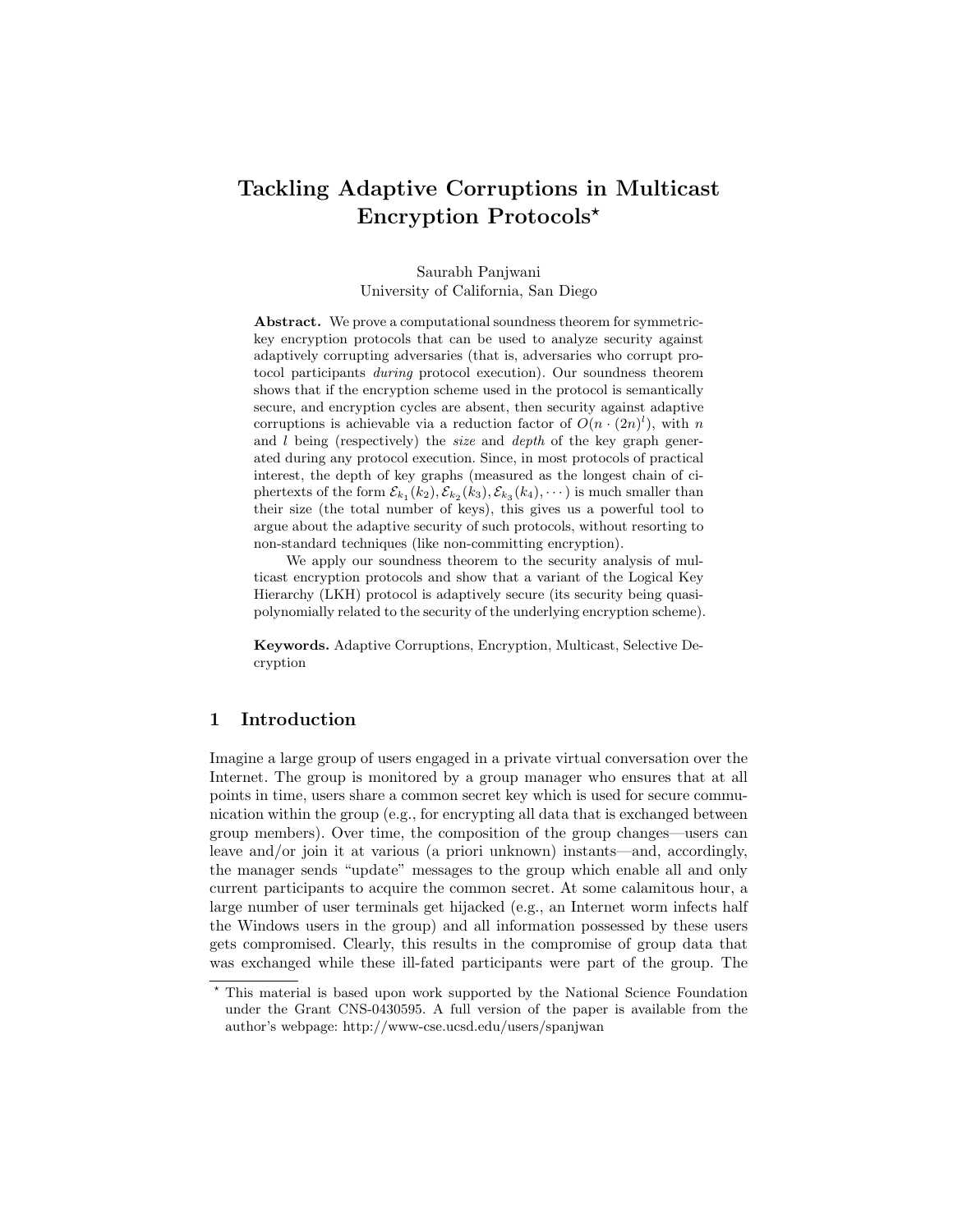question is—can one be sure that the data for other instants (that is, instants when affected participants were all outside the group) is still secure?

Answering such a question in the affirmative, even for simple security protocols (based on conventional, symmetric-key encryption alone) is often beset with tough challenges. The possibility of user corruptions occurring during protocol execution, and in a manner that is adaptively controlled by the attacker, increases the threat to a protocol's security and makes the task of proving protocols secure an unnerving task. It is known that, in general, protocols proven secure against non-adaptive attacks may actually turn insecure once an adversary is allowed to corrupt participants adaptively. (See [5] for a simple separation result for protocols based on secret sharing.) The situation is especially annoying for protocols that make use of encryption—adversaries can spy on ciphertexts exchanged between two honest parties, and later, at will, corrupt one of the parties, acquire its internal state, and use such information to "open" all ciphertexts which were previously sent or received by that party. While trying to prove security of such a protocol, one must argue that all "unopened" ciphertexts (those that cannot be decrypted trivially using the compromised keys) leak essentially no information to the adversary (that is, appear as good as encryptions of random bitstrings). The heart of the problem lies in the fact that one does not a priori know which ciphertexts are going to be opened by the adversary since these decisions are made only as the protocol proceeds. Besides, every ciphertext is a binding commitment to the plaintext it hides—one cannot hope to "fool" the adversary by sending encryptions of random bitstrings every time and then, when he corrupts a party, somehow convince him that the ciphertexts he saw earlier on (and which he can now open) were, in fact, encryptions of real data.

PREVIOUS APPROACHES. In the past, security analysis of encryption-based multiparty protocols against adaptive adversaries has largely been conducted using three approaches. The first (and the simplest) involves bypassing adaptive security altogether—if you cannot prove a protocol adaptively secure, then so be it. (That is, rest your minds with non-adaptive security.) The second approach attempts to solve the problem, but by studying it in the "erasure" model [3], in which all honest parties are assumed to delete their past state the moment they enter a new state configuration (wherein keys are generated afresh). Proving adaptive security of protocols in such a model is easy because adversaries are trivially disallowed from opening previously-sent ciphertexts—the corresponding decryption keys are assumed to have been erased from the system! However, the model itself is quite unrealistic: an honest party could simply forget to erase its previous states, or else, internally deviate from the rules of the game (that is, store all keys and behave in an "honest-but-curious" manner). Besides, some cryptographic protocols, for the sake of efficiency, require users to store keys received in the past and such protocols (an example will be discussed in this paper) would need to be re-designed in order to comply with the model.

The third approach, and perhaps the most compelling one, to adaptive security has been to develop non-standard notions of security of an encryption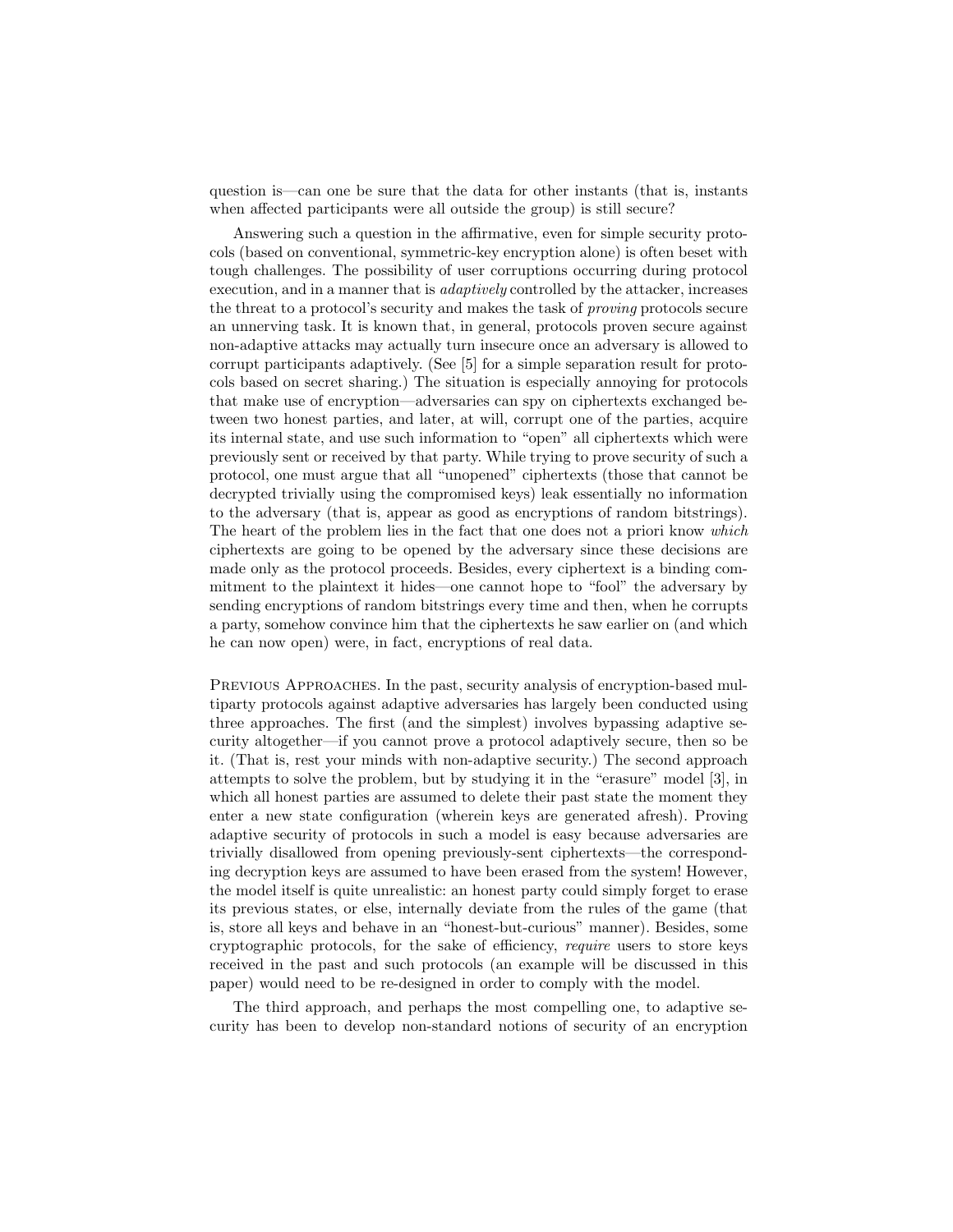scheme. This corresponds to a line of research initiated by Canetti  $et \ al.$  [5], who introduced a cryptographic primitive, called non-committing encryption, specifically to address the problem of adaptive corruptions in multiparty protocols. Non-committing encryption schemes have the unusual property that ciphertexts created using them need not behave as binding commitments on the corresponding plaintexts (hence the name "non-committing"). That is, it is possible that an encryption of '0' collide with an encryption of '1' (or, more generally, encryption of real data be the same as encryption of a random bitstring). However, such collisions occur with only negligible probability—the chances of encrypting '0' and obtaining a ciphertext which can later be opened as '1' are very small. At the same time, these schemes allow to sample "ambiguous" ciphertexts (those that can be opened as either '0' or '1') efficiently and to convince an adversary of such a ciphertext being an encryption of '0' or of '1', as the situation demands. Encryption protocols implemented with non-committing encryption can be easily proven to achieve adaptive security—in the security proof, one just simulates the real protocol by transmitting ambiguous ciphertexts and upon corruption of a party, convinces the adversary that the ciphertexts he saw earlier were indeed the encryptions of the revealed data. Non-committing encryption schemes, though interesting in their own right, have their share of limitations—they are typically too inefficient for practical applications, and require bounding (a priori) the number of message bits that can be encrypted using any single key (usually, the number of bits that can be encrypted with a key cannot be more than the size of the key itself, which is highly prohibitive for real applications)<sup>1</sup>.

OUR CONTRIBUTION. In this paper, we show that it is possible to argue about the adaptive security of a large class of encryption protocols, without requiring erasures and without resorting to primitives like non-committing encryption, while simultaneously achieving efficiency that meets practical requirements. We focus on protocols built generically from symmetric-key encryption (no other primitives are involved) and where every ciphertext is created by encrypting a key or a data element, with a single other key (no nesting of the encryption operation). We show that for a large variety of such protocols if keys are generated independently of each other, then protocols can be proven adaptively secure, even under the assumption that the encryption scheme is semantically secure, with very reasonable assurances on the strength of the protocol against adaptive corruptions.

Our main contribution is a general computational soundness theorem for encryption protocols which works as follows. Consider an abstract game played between an adversary and a challenger, both being given access to a semantically secure symmetric-key encryption algorithm  $\mathcal{E}$ . Initially, the challenger generates n independent keys  $k_1, k_2, \cdots, k_n$  and keeps them secret from the adversary. During the game, the adversary gradually and adaptively builds a directed graph G

 $1$  As shown by Nielsen [16], any non-committing encryption scheme that has a noninteractive encryption procedure must use a decryption key that is at least as long as the total number of bits to be decrypted.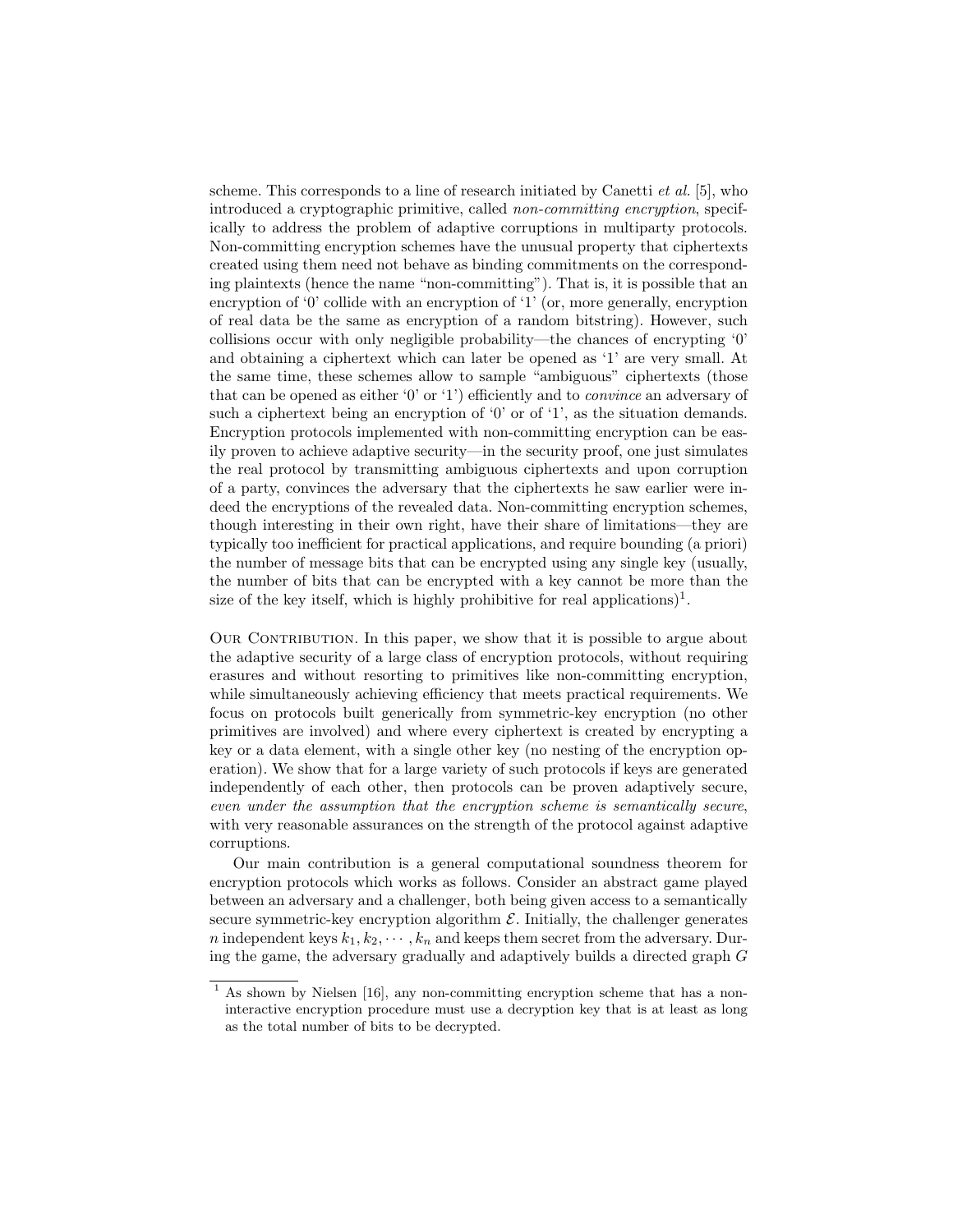over n nodes labeled 1 through n. He arbitrarily introduces edges into the graph and for each such edge  $i \rightarrow j$  he asks the challenger to provide an encryption of the key  $k_j$  under the key  $k_i$ , that is,  $\mathcal{E}_{k_i}(k_j)$ . (Thus, creation of the edge  $i \to j$  in G depicts the fact that given  $k_i$ , the adversary can recover  $k_j$ , via the decryption operation corresponding to  $\mathcal{E}$ .) The adversary can also (again adaptively) decide to "corrupt" some nodes in the graph—from time to time, he instructs the challenger to reveal the key associated with the *i*th node in  $G$  (for any arbitrary *i*) and the challenger must answer with  $k_i$  in such a situation. We refer to G as the key graph generated by the adversary and the nodes in  $G$  that correspond to the revealed keys are called *corrupt nodes*. Note that any node  $i'$  in  $G$  that is reachable from a corrupt node  $i$  is also effectively corrupt; the adversary can recover the corresponding key using successive decryptions along the path from i to i'. The question is—can we prove that, at the end of the game, keys corresponding to nodes that are not reachable from any of the corrupt nodes, are still pseudorandom?

This simple game (formalized further in Section 2) provides an effective abstraction for many of the challenges a security analyst can expect to face when proving protocols secure against adaptive corruptions. The power to corrupt nodes in an adaptive fashion models the ability of attackers to compromise keys of users during the execution of the protocol. The power to decide the structure of all ciphertexts abstracts the fact that the execution flow of the protocol is indeterminable at design time and can potentially be influenced by the adversary during run-time. (A slight variant of the game would be one in which the adversary can also acquire ciphertexts formed by encrypting arbitrary messages of his choice. We will discuss this variant further in Section 2.) Note that we allow the creation of ciphertexts even after nodes have been corrupted (that is, the compromise of a key at some point in the protocol should not hamper security of ciphertexts created using future uncompromised keys). Likewise, the security of keys transmitted in the past must be preserved even if other keys are compromised in the future.

A naive first step to proving security in the game we just described would be to guess, a priori, the set of nodes that the adversary is going to corrupt during the execution and for every edge issuing from such a node, reply with a real ciphertext while for the other edges reply with encryptions of random bitstrings. Any security reduction seeded with such an idea would give us a reduction factor that is exponential in n (that is, we would end up proving a statement like "if the encryption scheme is  $\epsilon$ -secure then security in the game is guaranteed with probability  $2^n \epsilon$ "). Such a reduction would be completely impractical; in most applications,  $n$  would be of the order of the number of protocol participants, which can be extremely large.

In this paper, we prove security in this game using a significantly different approach, and one that is of much better practical value. We show that if the key graph  $G$  generated by the adversary is acyclic<sup>2</sup> and if its *depth* (defined as

<sup>2</sup> Acyclicity of key graphs is an almost-inescapable criterion required in security proofs of protocols based on encryption. We will discuss this issue further in Section 2.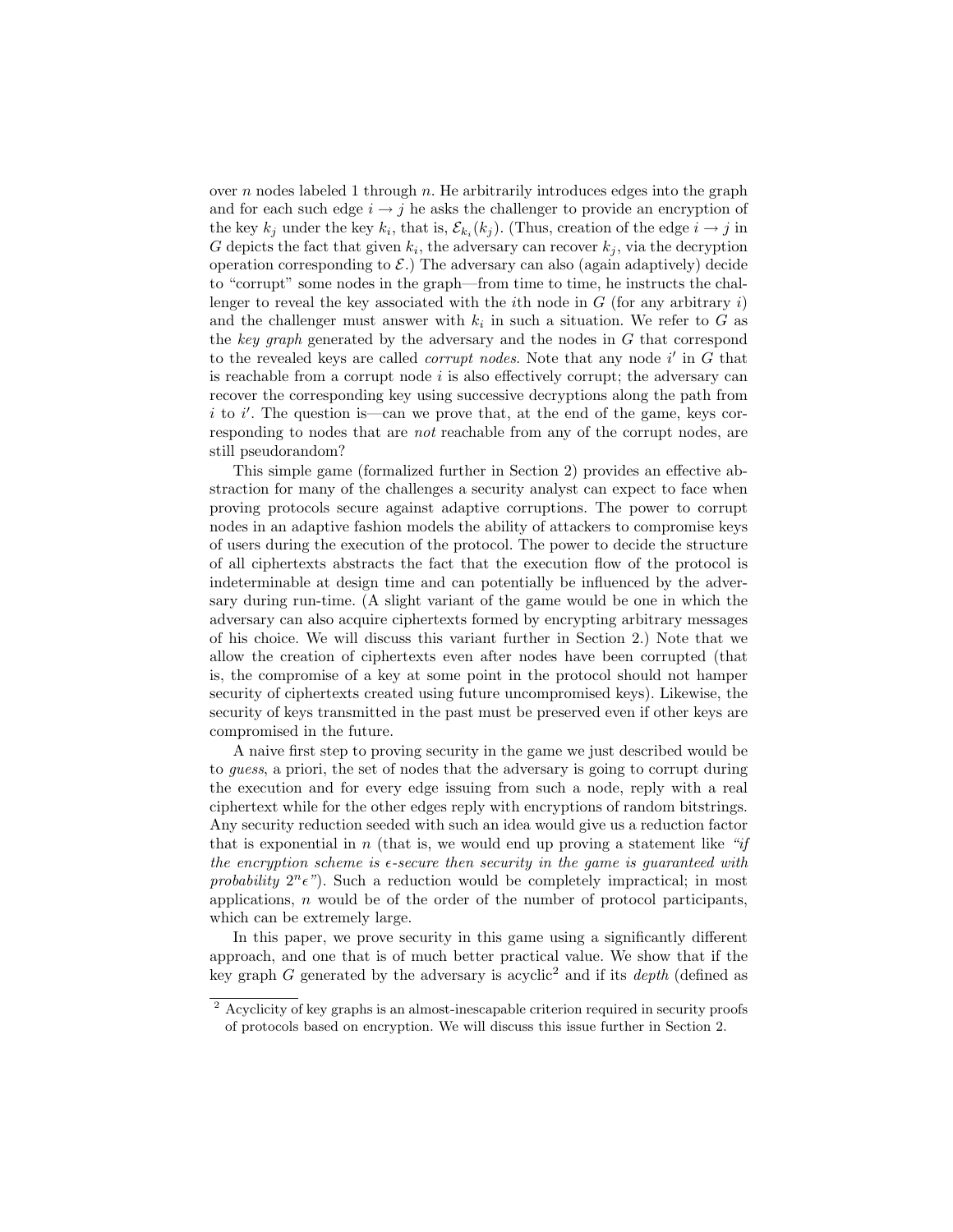the length of the longest path in  $G$ ) is upper bounded by a parameter l, then security in our game can be proven via a reduction factor of  $O(n \cdot (2n)^l)$ . Here, by "security in our game" we mean that keys that (a) cannot be trivially recovered by the adversary (that is, are not reachable from corrupt nodes in  $G$ ) and  $(b)$  are not used to encrypt other keys<sup>3</sup>, remain pseudorandom at the end of it. That is, we prove that the security of a semantically secure encryption scheme can degrade in the face of adaptive attacks (as those captured by our game) by a factor of at most  $O(n \cdot (2n)^l)$  but not by worse.

An Application. So what is this reduction good for? At first glance, it would appear that it is much worse than the naive solution— $l$  could potentially be of the order of n and  $n \cdot (2n)^n$  is obviously no more consoling than  $2^n$ . Well, for arbitrary key graphs, this is indeed the case. However, in practice, key graphs are much smaller (in fact, orders of magnitude smaller) in depth than in total size. For example, the key graphs generated in the execution of most broadcast encryption protocols (those falling under the subset-cover framework introduced by Naor et al. [15]) have depth 1 and their depth remains fixed for arbitrarily long runs of the protocol. All encryption-based group key distribution protocols (designed for secure multicast over the Internet, and also called *multicast encryption* protocols) generate key graphs that have depth at most logarithmic in the total number of users in the system (again, the depth remains fixed for arbitrarily long runs of the protocol, once the total space of users has been ascertained). In general, in all encryption protocols, the depth of key graphs created in any execution is likely to be related to the number of decryptions performed by users in order to be able to recover certain keys while their total size to the number of users themselves; it is reasonable to expect that protocol designers, for the purpose of efficiency, would strive to keep the former smaller than the latter.

We exemplify the power of our soundness result by applying it to the security analysis of the Logical Key Hierarchy (LKH) protocol [17]. LKH is a protocol originally developed for secure communication in multicast groups on the Internet (applications of the form we discussed in the first paragraph) and has since then attracted a lot of interest from both cryptographers and researchers in the networking community. Surprisingly, even though the protocol gets mentioned in a lot of papers on cryptography, there has been little effort from within our community towards analyzing its security (adaptive or otherwise) rigorously or to make any claims to the contrary.

The original LKH protocol has a security flaw in it [12]. Although this flaw is quite easy to spot, we are not aware of any work (prior to ours) that rectifies this flaw in a provably secure manner. (In [12], a fix is suggested but not proven secure.) In Section 3 of this paper, we present a variant of LKH which is not only as efficient as the original protocol, but also enjoys strong guarantees of security *against adaptive adversaries*. In particular, we use our soundness theorem to show that the security of the improved protocol is related to the

<sup>&</sup>lt;sup>3</sup> This is a necessary criterion if our goal is to guarantee pseudorandomness of these keys.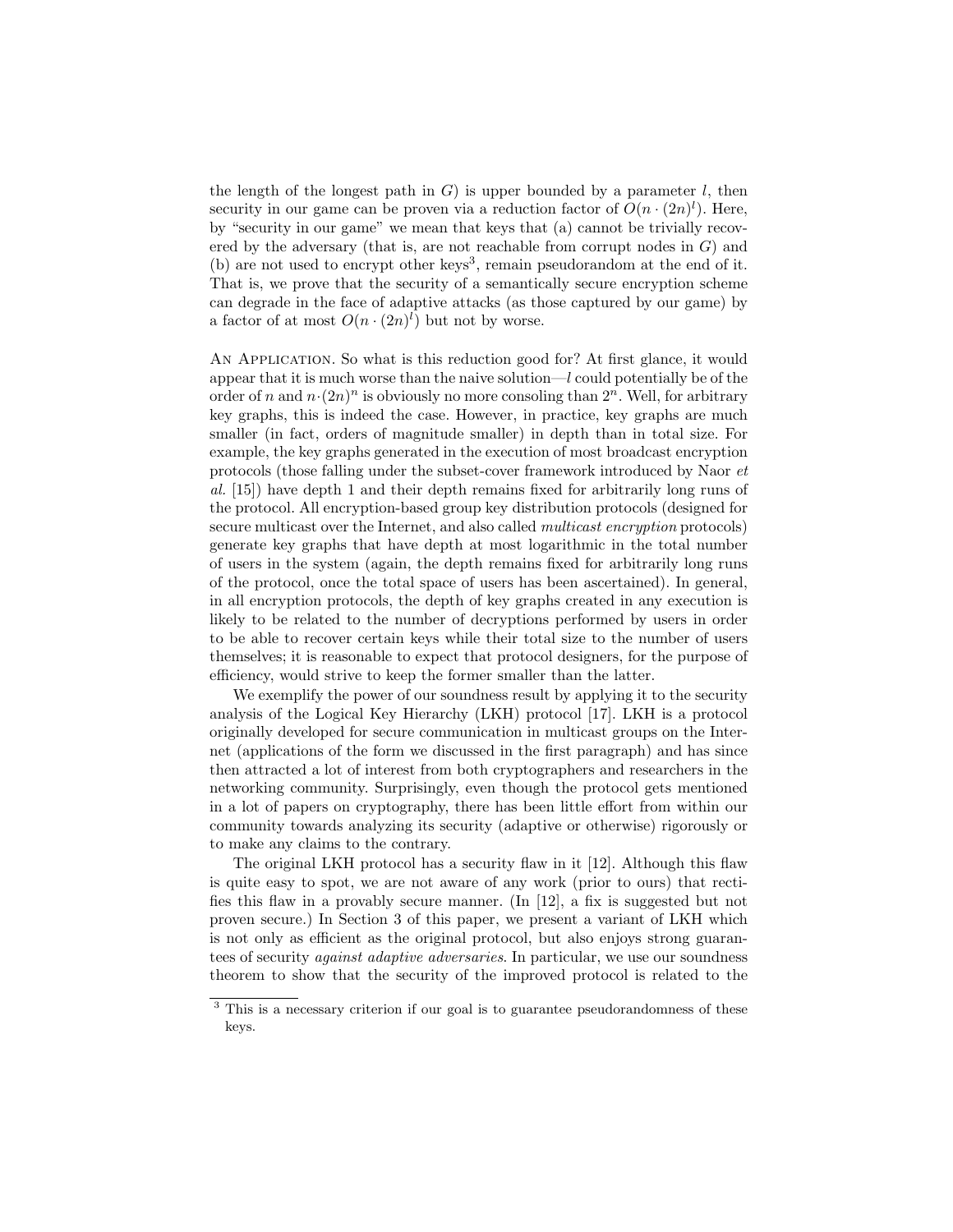semantic security of the underlying encryption scheme via a reduction factor that is quasi-polynomial in the number of protocol participants. Concretely, our reduction factor is of the order of  $\tilde{n}^{\log(n)+2}$ , where *n* is the number of users in the protocol and  $\tilde{n} = O(n)$ .

This reduction factor, though not strictly polynomial in  $n$ , is still quite reasonable from a practical perspective. For example, in a system with 128 users, one is guaranteed that an execution of our protocol provides at least 65 bits of adaptive security when implemented with 128-bit AES in counter mode (for a run with upto 64 key updates)<sup>4</sup>. Our result practically eliminates the need for using expensive techniques like non-committing encryption to build adaptively secure multicast encryption protocols, and it does this while matching the efficiency of existing schemes.

Relation with Selective Decryption. The abstract game used in our soundness theorem is reminiscent of the well-studied (though largely unresolved) problem of *selective decryption*. In this problem (like in ours), an adversary interacts with a challenger who initially generates a set of plaintexts  $m_1, \dots, m_n$ and a corresponding set of keys  $k_1, \dots, k_n$ . (We stress here that the plaintexts are not chosen by the adversary, but generated by the challenger using some fixed distribution.) The adversary first wants to see the encryptions of all the plaintexts,  $\{\mathcal{E}_{k_i}(m_i)\}_{i=1}^n$ , and later "open" some of them adaptively; that is, he queries an arbitrary set  $I \subseteq [n]$  and the challenger replies with  $\{k_i\}_{i \in I}$ . The question now is to show that plaintexts corresponding to all unopened ciphertexts are still "safe", in the sense that the adversary cannot learn any more information about them than what he could learn from the revealed plaintexts. In our soundness theorem, we are essentially generalizing this game to a setting in which the adversary can ask for not only single ciphertexts but chains of ciphertexts of the form  $\mathcal{E}_{k_1}(k_2), \mathcal{E}_{k_2}(k_3), \mathcal{E}_{k_3}(k_4), \cdots$  and he is also allowed to open such chains adaptively (as above). Plus, we allow the adversary to interleave his "encrypt" and "open" queries arbitrarily. (Indeed, the fact that ciphertexts can be asked for in an adaptive manner, possibly depending upon past corruptions, is responsible for much of the complication in our proof.) It is for this reason that we refer to our game (detailed in Section 2) as the generalized selective decryption *(GSD)* game.

Does this paper solve the selective decryption problem? Not really. A crucial ingredient of that problem is the distribution from which the plaintexts  $m_1, \dots, m_n$  are drawn by the challenger. It has been shown [8] that if this distribution is such that each plaintext can be generated independently of the others then the unopened ciphertexts indeed remain secure and the adversary learns essentially no partial information about the plaintexts they hide from his interaction with the challenger. In the GSD game, too, we require all keys, even those which are not used for further encryption, to be generated independently of each

<sup>4</sup> These numbers are computed assuming the protocol is implemented using a binary hierarchy of keys; for non-binary hierarchies, the security guarantee is actually better.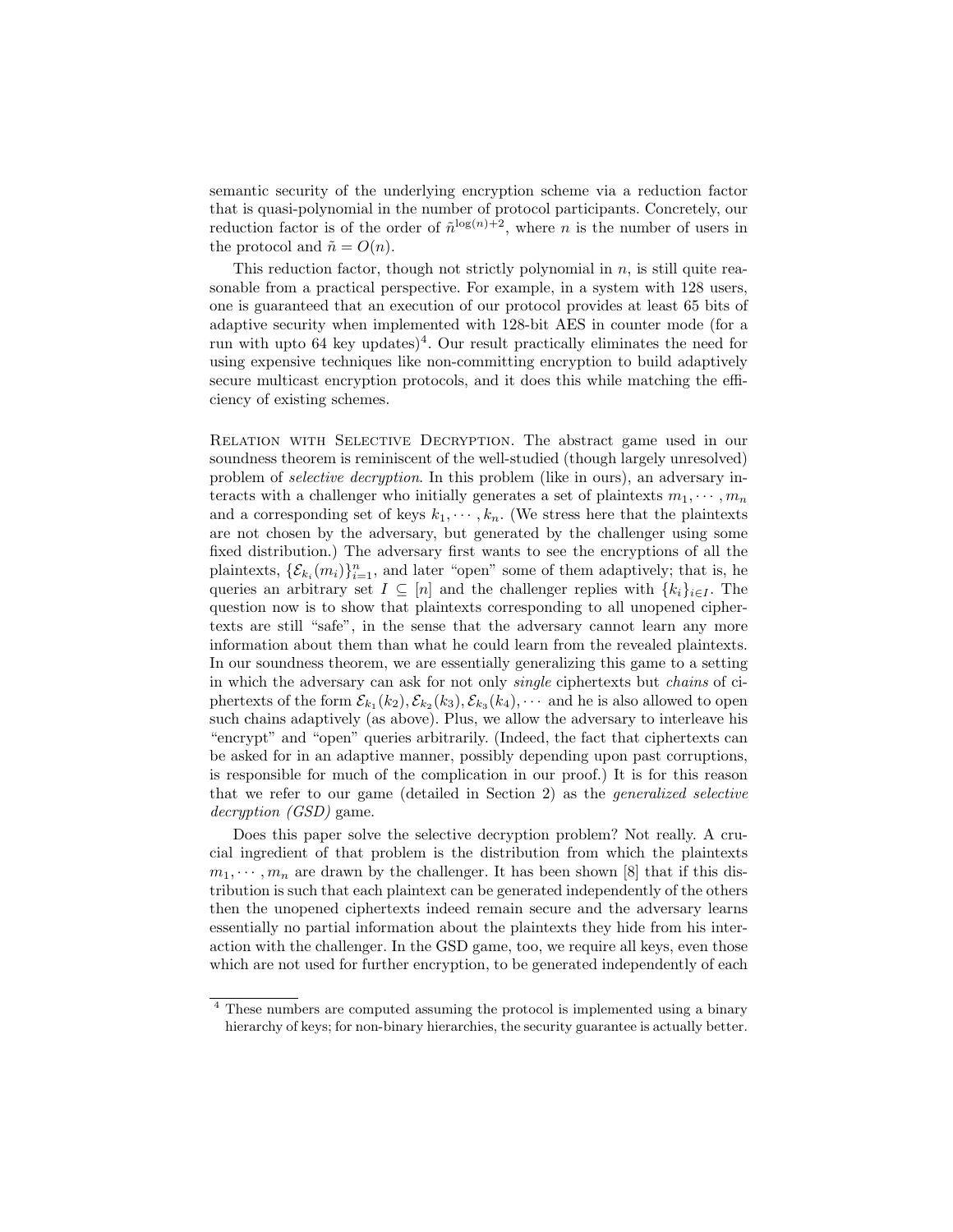other, and this "independence property" is crucial in our proof<sup>5</sup> . Our soundness theorem essentially builds up on this positive result for selective decryption and extends it to the more general scenario of arbitrarily (and adaptively) generated key graphs. The question of solving selective decryption without the independence assumption on plaintexts still remains open.

We remark that independence of all keys is not just a simplifying assumption in our theorem; it is almost a requirement for the security of the protocols we are interested in analyzing. A multicast encryption protocol that uses related group keys across key updates may not guarantee good security at all.

Related Work. The notion of computational soundness theorems was introduced by Abadi and Rogaway [1], and has since then found applications in the security analysis of various cryptographic tasks, including key exchange [7, 6], mutual authentication [13, 6], XML security [2] and multicast key distribution [11, 12]. Although most of the literature on computational soundness theorems deals with protocols that make use of encryption as the fundamental primitive, to the best of our knowledge, none of these works prove soundness in the presence of adaptively corrupting adversaries. Recently, Gupta and Shmatikov [10] developed a symbolic logic that allows reasoning about a weak variant of adaptive security for the case of key exchange protocols; however, the protocols they analyze, do not make use of encryption (and instead use Diffie-Hellman exponentiation coupled with signatures).

The soundness result of this paper is of a very different flavor than those in previous works in the area. The protocol model we use is relatively simpler in the protocols we consider, every message generated during an execution is either a key or an encryption of a key under a key or else, a sequence of values with one of these types<sup>6</sup>. Symbolic analysis of such protocols can be effectively conducted using graph-theoretic terminology: keys can be interpreted as nodes, ciphertexts as edges, and Dolev-Yao attacks on protocols can be expressed in terms of reachability from adversarial nodes (corresponding to corrupted keys). As such, all discussions on symbolic analysis in this paper take place within a graph-theoretic framework (as illustrated by the GSD game). This simplifies our presentation considerably and brings us quickly to the crux of the matter.

Lastly, a few words comparing the result of this paper with our previous work, joint with Micciancio [11, 12], on the computationally sound analysis of encryption protocols are in order. Although both our works address adaptive attacks on encryption protocols, the adversarial model used in the current work is stronger: we not only allow the adversary to adaptively modify the execution flow

<sup>&</sup>lt;sup>5</sup> Jumping ahead, we remark that even in the variant in which the adversary can acquire encryptions of arbitrary messages of his choice, we need only keys to be independent of each other, and not the messages.

 $6$  We remark that extending our result to protocols that use nested encryption is also possible, but the soundness theorem and the corresponding proof become much more complex. We avoid nested encryption largely for the sake of simplicity (and partly because most existing multicast encryption protocols don't use nesting).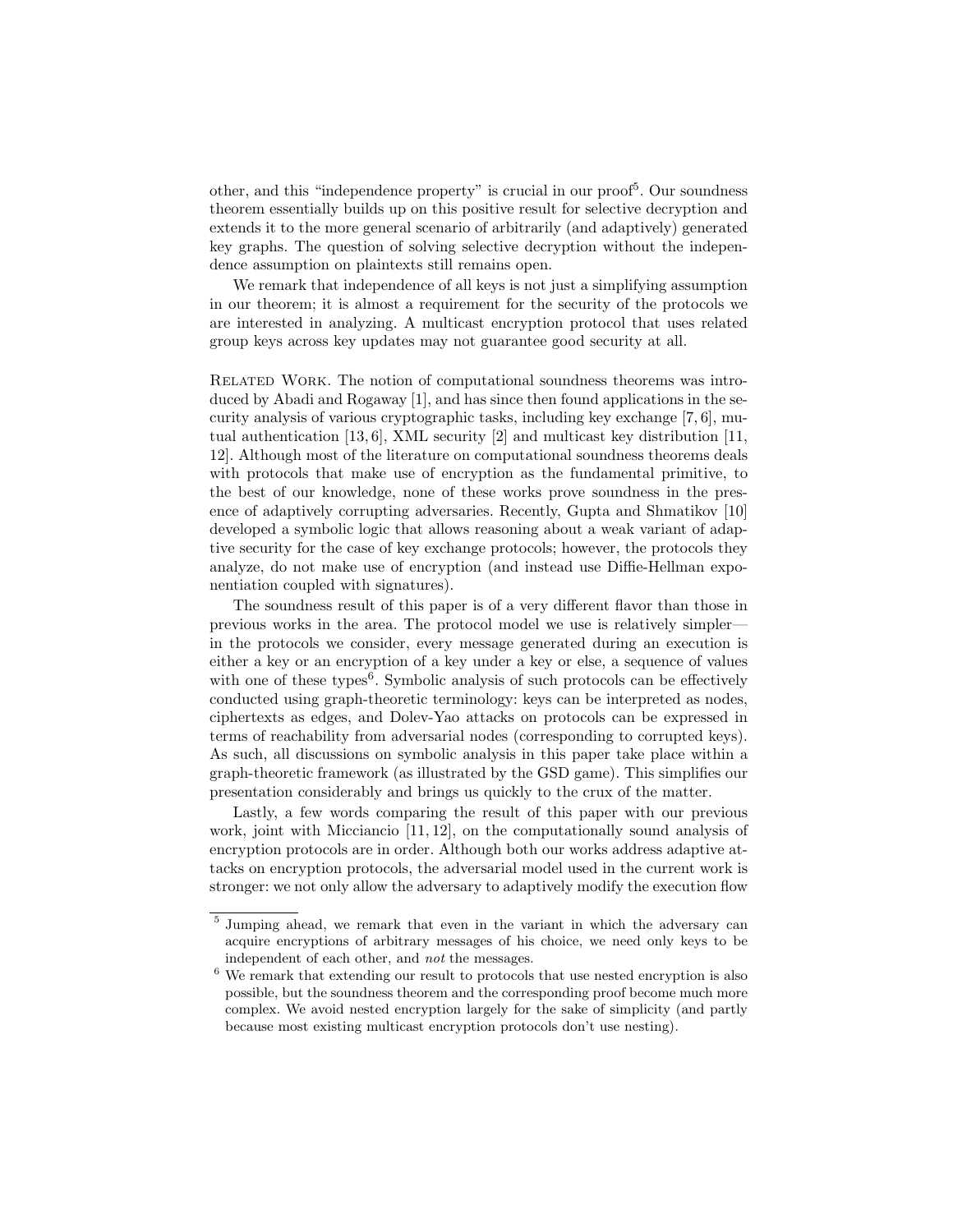of the protocol (as in our past work) but also to corrupt participants in an adaptive manner. Tackling the latter type of attacks is significantly more non-trivial, and forms the central theme of this paper. Another difference is that our previous soundness results applied only to protocols that satisfied certain syntactic conditions besides acyclicity of key graphs. Informally, these conditions require protocols to use every key in two phases—a distribution phase in which keys are used as plaintexts, followed by a *deployment* phase in which the distributed keys are used for encrypting other keys or messages. Key distribution is not allowed to succeed key deployment. Our new result, while incorporating adaptive corruptions, also does away with this restriction. The downside, however, is that this result provides security guarantees in a manner that is dependent on the depth of protocol key graphs, and it is not meaningful for protocols that could potentially generate key graphs with arbitrary depth. We believe that improving the result of this paper to overcome this limitation is non-trivial, but a worthy direction for future research; in particular, obtaining an analogous result with a reduction factor smaller than  $\Theta(n^l)$  would be quite remarkable, and could lead to even newer techniques to address adaptive corruptions in security protocols.

## 2 The Main Result

Fix a symmetric-key encryption scheme  $\Pi = (\mathcal{E}, \mathcal{D})^7$ . We use the standard notion of indistinguishability against chosen plaintext attacks (Ind-CPA) for encryption schemes as defined by Bellare *et al.* [4]. Specifically, let  $\mathcal{O}_{k,b}^{\Pi}$  denote a left-or-right oracle for  $\Pi$  which first generates a key k uniformly at random from  $\{0,1\}^{\eta}$  ( $\eta$ being the security parameter) and subsequently, responds to every query of the form  $(m_0, m_1) \in \{0, 1\}^* \times \{0, 1\}^*$  (such that  $|m_0| = |m_1|$ ) with  $\mathcal{E}_k(m_b)$ —the encryption of  $m_b$  under key k. For any adversary (that is, any arbitrary probabilistic Turing machine) A, let  $A^{\mathcal{O}_{k,b}^{\Pi}}$  denote the random variable corresponding to the output of A when interacting with such an oracle.

**Definition 1** Let  $t \in \mathbb{N}^+$  and  $0 < \epsilon < 1$ . An encryption scheme  $\Pi$  is called  $(t, \epsilon)$ -Ind-CPA secure if for every adversary A running in time t:  $|\mathbf{P}|\mathbf{A}^{\mathcal{O}_{k,b}^{II}} = 1|b =$  $|0| - \mathbf{P}[\mathsf{A}^{\mathcal{O}_{k,b}^{\Pi}} = 1 \,|\, b = 1]| \leq \epsilon$ 

The GSD game. Consider the following game, which we call the generalized selective decryption (GSD) game, played between an adversary A and a challenger B. Both parties are given blackbox access to the algorithms  $\mathcal E$  and  $\mathcal D$ . In the beginning, A specifies an integer  $n$ , and the challenger generates a set of keys,  $k_1, k_2, \dots, k_n$ , each key being sampled independently and uniformly at random

<sup>&</sup>lt;sup>7</sup> In this paper, we consider encryption schemes where key generation is defined by picking a uniformly random bitstring from the set  $\{0,1\}^{\eta}$  with  $\eta$  being the security parameter. Thus, the key generation algorithm is implicit in the definition of encryption schemes. We also assume that the encryption scheme allows to encrypt arbitrary bitstrings; so, keys themselves can always be used as plaintexts.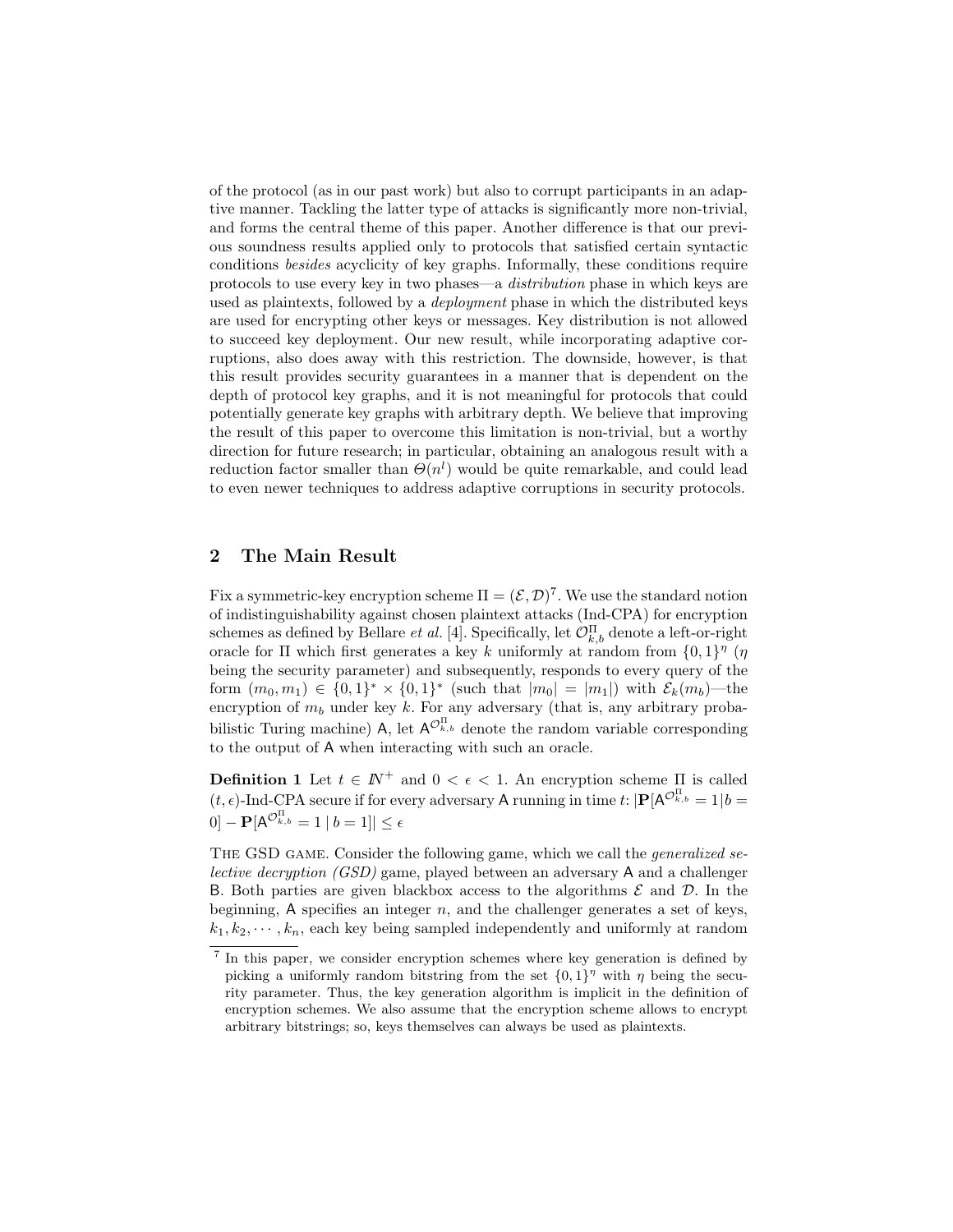from the set  $\{0,1\}^{\eta}$  (where  $\eta$  is the security parameter). B also generates a *chal*lenge bit b (uniformly at random from  $\{0, 1\}$ ), which A is required to guess in the end. It stores the generated values for the rest of the game, and uses them to answer all of A's queries.

A can make three types of queries to B:

- 1. encrypt: At any point, A can make a query of the form encrypt $(i, j)$ , in response to which B creates a ciphertext  $c \leftarrow \mathcal{E}_{k_i}(k_j)$  (using fresh coins for the encryption operation each time) and returns c to A.
- 2. corrupt: A can also ask for the value of any key initially generated by B; it does this by issuing a query of the form  $\text{corrupt}(i)$ , in response to which it receives  $k_i$ .
- 3. challenge: Finally, A can issue a query of the form challenge $(i)$ . The response for such a query is decided based on the bit b: if  $b = 0$ , B returns the key  $k_i$  to A, whereas if  $b = 1$ , it generates a value  $r_i$  uniformly at random from  $\{0,1\}^{\eta}$ , and sends  $r_i$  to  $\mathsf{A}^8$ .

Multiple queries of each type can be made, interleavingly and adaptively. We stress here that A can make more than one challenge queries in the game and it can choose to interleave its challenge queries with the other two types of queries. (This is a slight generalization of the setting described in the introduction.) Giving the adversary the power to make multiple challenge queries models the requirement that keys linked with challenge nodes be "jointly" pseudorandom (as opposed to individual keys being pseudorandom by themselves). Allowing it to interleave challenge's with other queries means that such keys are required to retain their pseudorandomness even after more corruptions or ciphertext transmissions have occurred.

We think of the queries of A as creating a directed graph over  $n$  nodes (labeled  $1, 2, \dots, n$ , edge by edge, and in an adaptive fashion. Each query encrypt $(i, j)$ corresponds to creating an edge from i to j, denoted  $i \rightarrow j$ , in this graph. For any adversary A, the graph created by its queries in this manner is called the key graph generated by A and is denoted  $G(A)$ . A node i in  $G(A)$  for which A issues a query corrupt(i) is called a *corrupt node* while one for which A issues a query challenge(i) is referred to as a *challenge node*. The set of all corrupt nodes is denoted  $V^{\text{corr}}(A)$  and that of all challenge nodes is denoted  $V^{\text{chal}}(A)$ . Note that  $G(A)$ ,  $V^{corr}(A)$  and  $V^{chal}(A)$  are all random variables depending on the coins used by both A and B.

LEGITIMATE ADVERSARIES. There is a trivial way in which any adversary can win in the GSD game—by corrupting a node i in  $G(A)$  and making a query challenge(j) for any j that is reachable from i, A can easily guess the challenge bit b. The interesting case to consider is, thus, one in which A is constrained not to issue queries of this form, that is, where A is restricted to make queries in a manner such that no challenge node is reachable from a corrupt node in  $G(A)$ .

 $8$  If A issues multiple challenge queries with argument i and if b equals 1, B must return the same value  $r_i$  everytime.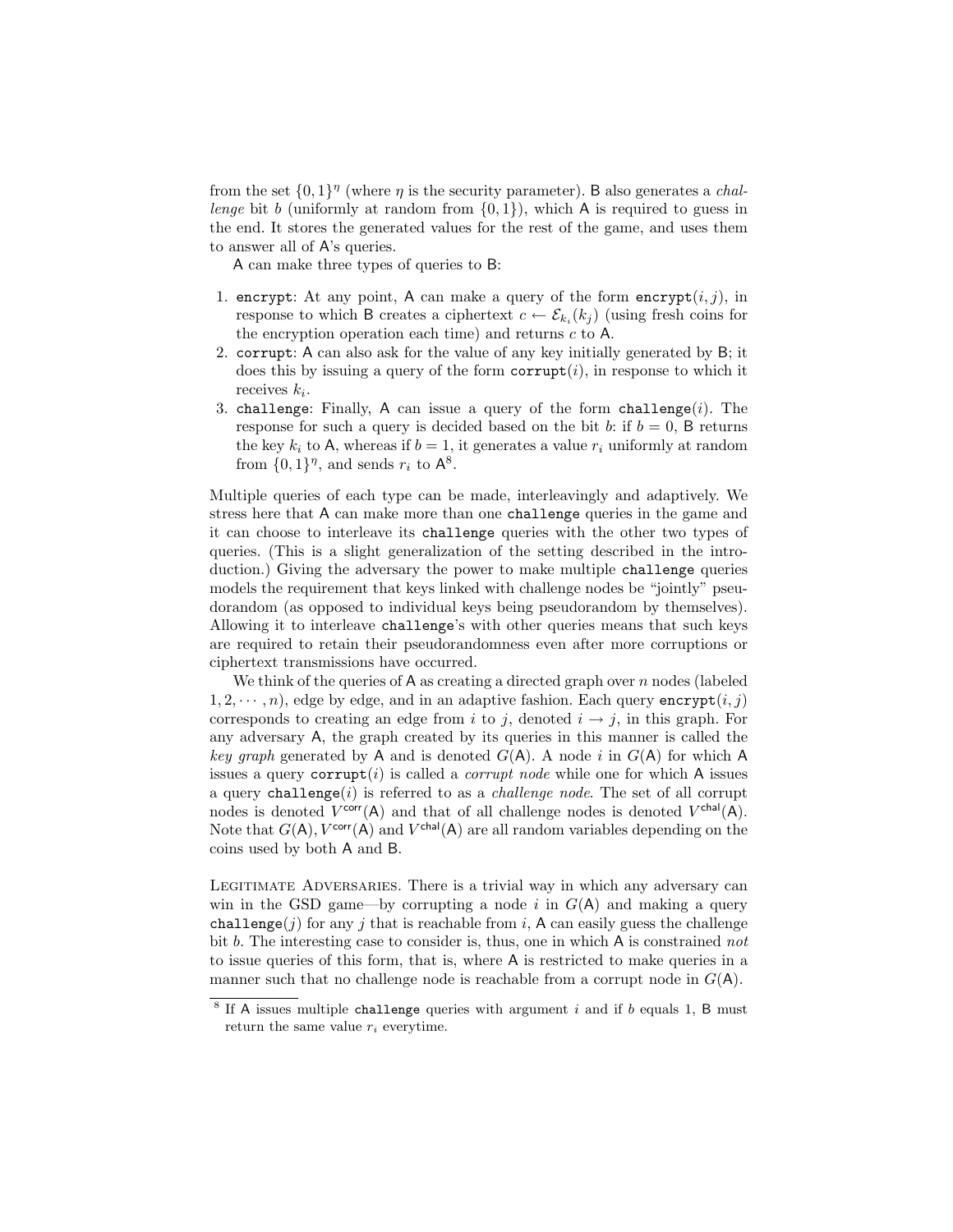Our intuition suggests that if the encryption scheme is secure (in the Ind-CPA sense), then the chances of such an adversary being able to decipher b correctly are no better than half. However, translating this intuition into a proof is far from easy. For one, it is not even possible to do this without further restrictions on the adversary's queries: if a key  $k_j$  is used to encrypt other keys (that is, there exists an edge issuing from j in  $G(A)$ , then  $k_i$  cannot be guaranteed to remain pseudorandom, even if  $j$  is not reachable from the corrupt nodes. In other words, we can hope to prove pseudorandomness of keys associated with challenge nodes only as long as these nodes have no outgoing edge in  $G(A)$ . Secondly, arguing about the security of encryption schemes in the presence of key cycles is a gruelingly hard problem; in particular, it is currently not known whether an arbitrary Ind-CPA-secure encryption scheme can be proved to retain its security in a situation where ciphertexts of the form  $\mathcal{E}_{k_1}(k_2), \mathcal{E}_{k_2}(k_3), \cdots, \mathcal{E}_{k_{t-1}}(k_t), \mathcal{E}_{k_t}(k_1)$ , for some  $t > 1$ , are created using it. Standard techniques do not allow to prove such statements and counterexamples are not known either. Given this state of affairs, our only hope to prove security in the GSD game is to forbid the creation of key cycles altogether. The following definition formalizes all our requirements from the adversary:

Definition 2 An adversary A is called *legitimate* if in any execution of A in the GSD game, the values of  $G(A)$ ,  $V^{corr}(A)$  and  $V^{chal}(A)$  are such that:

1. For any  $i \in V^{\text{corr}}(A)$  and any  $j \in V^{\text{chal}}(A)$ , j is unreachable from i in  $G(A)$ . 2.  $G(A)$  is a DAG and every node in  $V^{\text{chal}}(A)$  is a sink in this DAG.

THE RESULT. Let A be any legitimate adversary playing the GSD game. We say that A is an  $(n, e, l)$ -adversary if in any execution in the game, the number of nodes and edges in the key graph generated by  $A$  are bounded from above by  $n$ and e respectively and the depth of the graph (the length of the longest path in it) is at most l. We denote the random variable corresponding to the output of A in the game by  $A^{B_b^{\Pi}}$ .

**Definition 3** Let  $t, n, e, l \in \mathbb{N}^+$  and  $0 < \epsilon < 1$ . An encryption scheme  $\Pi$  is called  $(t, \epsilon, n, e, l)$ -GSD secure if for every legitimate  $(n, e, l)$ -adversary A running in time t:  $|\mathbf{P}[\mathsf{A}^{\mathsf{B}^{\Pi}_{b}}=1|b=0] - \mathbf{P}[\mathsf{A}^{\mathsf{B}^{\Pi}_{b}}=1|b=1]| \leq \epsilon$ 

Here, probabilities are taken over the random choices made by both A and B (including the randomness used by B in creating ciphertexts). The following is the main result of this paper:

**Theorem 4** Let  $t, n, e, l \in \mathbb{N}^+$  and  $0 < \epsilon < 1$ . If an encryption scheme  $\Pi$  is  $(t, \epsilon)$ -Ind-CPA secure, then it is  $(t', \epsilon', n, e, l)$ -GSD secure for quantities  $t'$  and  $\epsilon'$ defined as:

$$
\epsilon' = \epsilon \cdot \frac{3n}{2} \cdot (n+1) \cdot (2n+1)^{l-1}
$$

$$
t' = t - (O(n) \cdot t_{\text{GenKey}} + e \cdot t_{\text{Encrypt}})
$$

where  $t_{GenKey}$  (resp.  $t_{Encrypt}$ ) denotes the time taken to perform key generation (resp. encryption) in Π.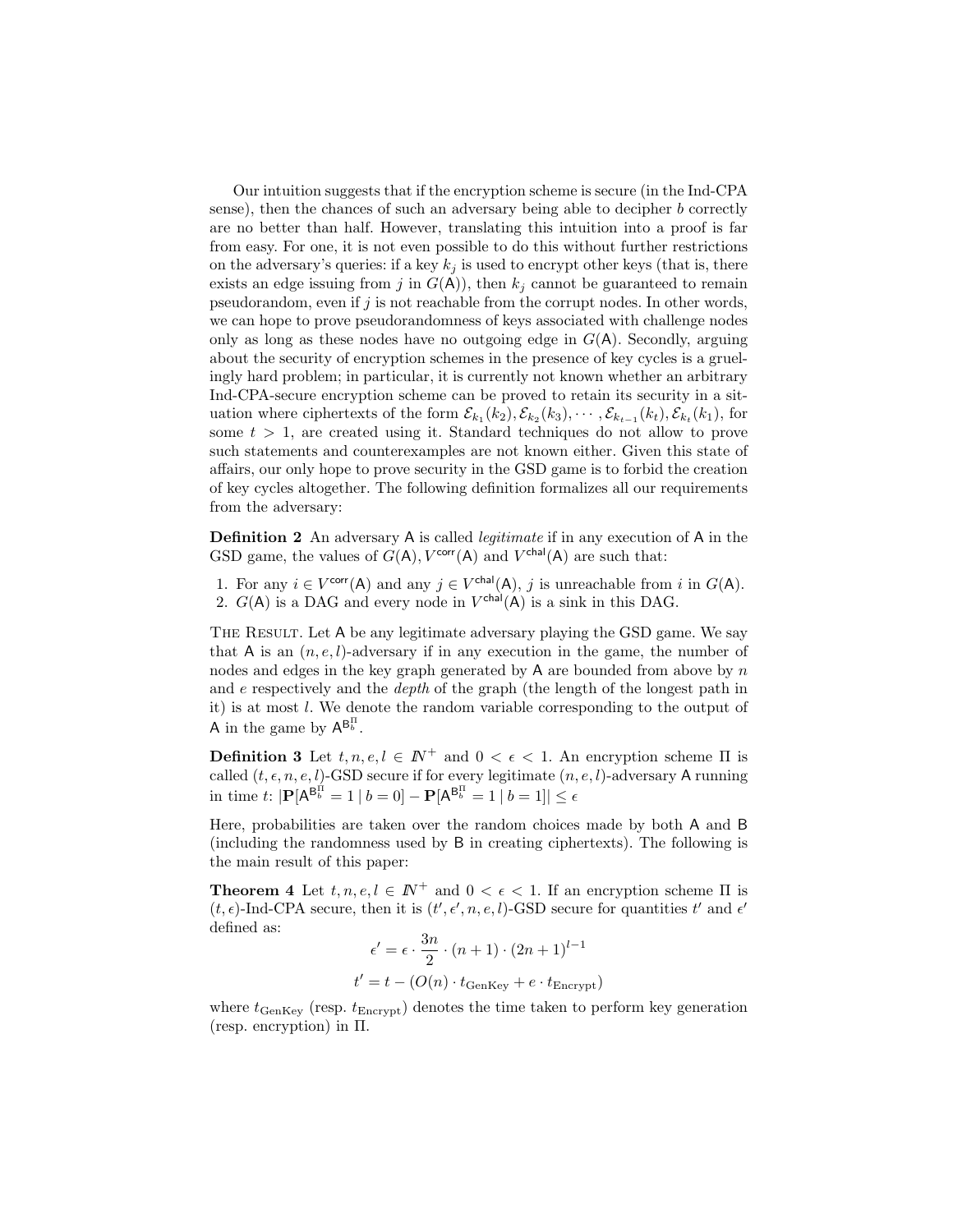Overview of the Proof. The starting point of the proof of our theorem is the positive result on the selective decryption problem (more precisely, the selective decommitment problem) due to Dwork et al. [8]. Consider first the GSD game for the case  $l = 1$ . The graph  $G(A)$  in this case is a directed bipartite graph mapping a set of sources to a set of sinks. (In the problem studied in [8], the map from sources to sinks is one-to-one. In our case, it could be manyto-many; plus, it could be adaptively generated based on previous corruptions.) How can we argue about security in this case? Intuitively, an attacker's ability to differentiate between real and random values for *all* nodes in  $V^{\text{chal}}(A)$  translates into its ability to differentiate between the two values for some node (say the jth one) in  $V^{\text{chal}}(A)$ ; that is, such an adversary can effectively differentiate between two worlds, one in which the reply to each of the first  $j - 1$  queries of the form challenge(i) is  $r_i$  (and for the rest, it is  $k_i$ ), and the other in which the reply to each of the first j queries of this form is  $r_i$  (and that for the rest is  $k_i$ ).

Let us call these worlds  $Wor\mathrm{Id}_i(0)$  and  $Wor\mathrm{Id}_i(1)$  respectively. Let us assume that the argument specified in A's jth challenge query is known a priori (it can be guessed with success probability  $1/n$  and equals  $i_j$ . Let  $I(i_j)$  denote the set of nodes  $i_s$  for which there exists an edge  $i_s \rightarrow i_j$  in  $G(A)$ . Now consider this modified version of the game: While generating keys in the beginning of the game, B also generates a random key  $\tilde{k}_{ij}$ , independently of all other keys. It replies to the adversary's queries in one of two worlds again, but now the worlds are defined as follows. Each query of the form  $\texttt{encrypt}(i_s, i_j)$  is replied to with the real ciphertext  $\mathcal{E}_{k_{i_s}}(k_{i_j})$  in the first world, World<sup>'</sup><sub>j</sub>(0), but with a *fake* one, namely  $\mathcal{E}_{k_{i_s}}(\tilde{k}_{i_j}),$  in the other one, World'<sub>j</sub>(1). All other encrypt queries are replied to with real ciphertexts in both worlds. For the challenge queries the replies always have the same distribution— $r_i$  for the first j – 1 challenge queries and  $k_i$  for the rest. (In particular, the reply for challenge $(i_j)$  is always  $k_{i_j}$ .) It is easy to see that the distribution on the challenger's replies in World $'_{j}(0)$  is exactly the same as in World<sub>i</sub> $(0)$ . The key observation to make here is that the distribution on the replies in World'<sub>j</sub>(1) is also the same as that in World<sub>j</sub>(1)! This is true because the keys  $k_{i_j}$ ,  $\tilde{k}_{i_j}$  and  $r_{i_j}$  are generated by the challenger independently of each other, and so, replying to  $\mathtt{encrypt}(i_s,i_j)$  with  $\mathcal{E}_{k_{i_s}}(k_{i_j})$  and  $\mathtt{challenge}(i_j)$ with  $r_{i_j}$  (as done in World<sub>j</sub>(1)) produces the same distribution as replying to the former with  $\mathcal{E}_{k_{i_s}}(\tilde{k}_{i_j})$  and the latter with  $k_{i_j}$  (as done in World'<sub>j</sub>(1)). Thus, our adversary can differentiate between World<sub>j</sub>(0) and World<sub>j</sub>(1) with the same probability as it can differentiate between  $\text{World}'_j(0)$  and  $\text{World}'_j(1)$ .

Why are the two worlds  $World'_j(0)$  and  $World'_j(1)$  indistinguishable? Because the encryption scheme is Ind-CPA-secure. If the adversary can distinguish between two sets of ciphertexts  $\{\mathcal{E}_{k_{i_s}}(k_{i_j})\}_{i_s \in I(i_j)}$  (the real ones) and  $\{\mathcal{E}_{k_{i_s}}(\tilde{k}_{i_j})\}_{i_s\in I(i_j)}$  (the fake ones) then it must be able to tell the difference between  $\mathcal{E}_{k_{i_s}}(k_{i_j})$  and  $\mathcal{E}_{k_{i_s}}(\tilde{k}_{i_j})$  for some node  $i_s \in I(i_j)$ . (A standard hybrid argument applies here.) This goes against the Ind-CPA-security of Π.

Going beyond  $l = 1$ . In the general setting, a node  $i_s$ , pointing at any node  $i_j \in V^{\text{chal}}(A)$  need not be a source—there could be other edges incident upon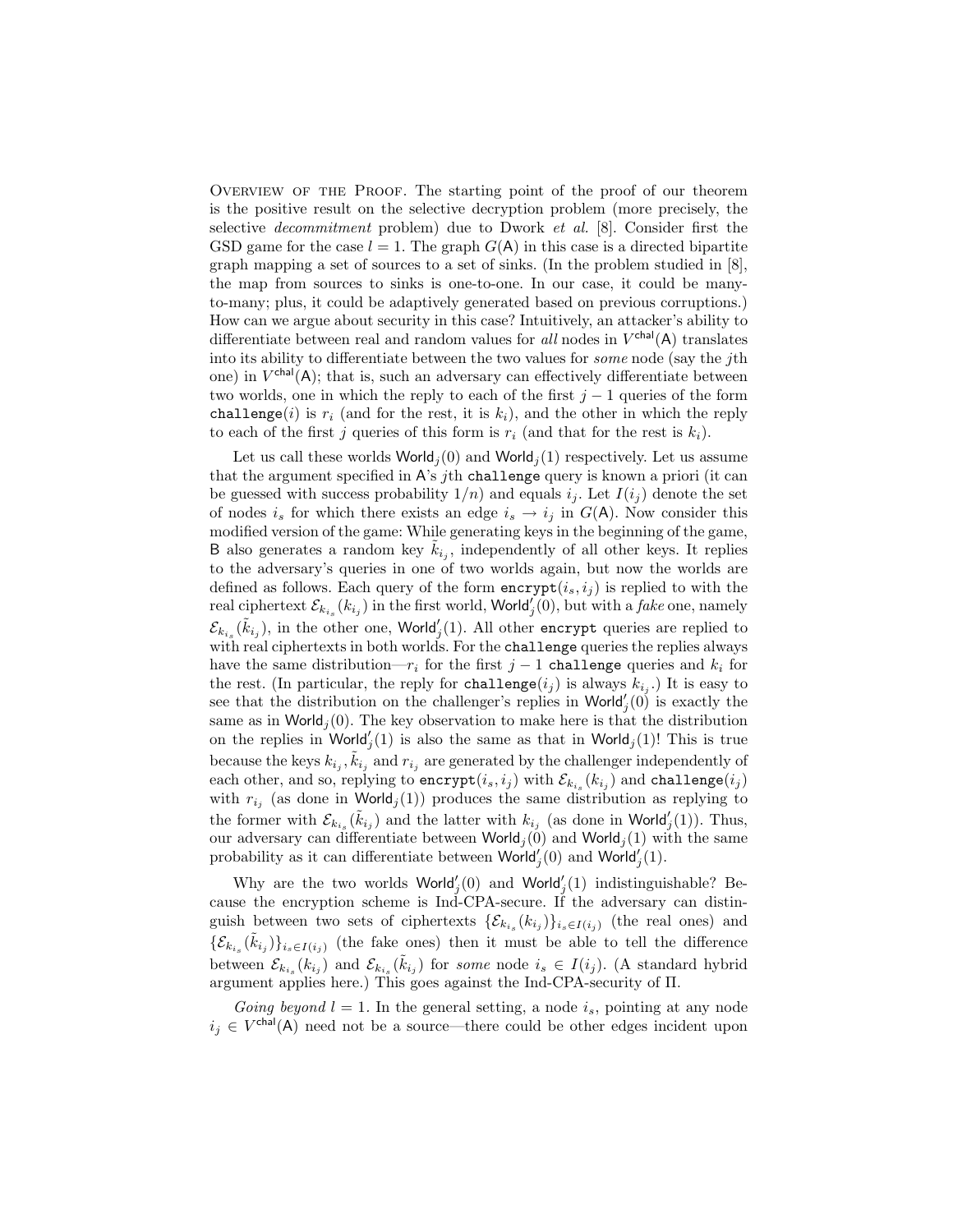each such  $i<sub>s</sub>$  and extending the above argument to this general setting requires more work. In order to be able to make a statement like *"the ciphertext*  $\mathcal{E}_{k_{i_s}}(k_{i_j})$ is indistinguishable from  $\mathcal{E}_{k_{i_s}}(\tilde{k}_{i_j})$ ", one must first argue that every ciphertext of the form  $\mathcal{E}_{k_{i'_s}}(k_{i_s})$  (where  $i'_s \to i_s$  is an edge in  $G(A)$ ) looks the same as one of the form  $\mathcal{E}_{k_{i'_s}}(\tilde{k}_{i_s})$  (a fake ciphertext). But every such  $k_{i'_s}$  could, in turn, be encrypted under other keys (that is, the node  $i'_{s}$  could have other edges incident on it). There could be a lot of nodes  $(O(n))$ , in general) from which  $i_j$  is reachable in  $G(A)$  and at some point or the other, we would need to argue that replying with real ciphertexts created under each of these nodes is the same as replying with fake ones. Worse still, we do not a priori know the set of nodes from which  $i_j$  can be reached in  $G(A)$  since the graph is created adaptively; so we must make guesses in the process.

It is easy to come up with an argument where the amount of guesswork involved is exponential in  $n$  (simply guess the entire set of nodes from which there is a path to  $i_j$ ). In our proof, however, we take a radically different approach. We first define a sequence of hybrid distributions on the replies given to A such that in each of the distributions, the replies corresponding to some of the edges in the key graph are fake, and these "faked" edges are such that their end-points lie on a single path ending in  $i_j$ . (Henceforth, we will refer to every edge for which the corresponding reply is fake, as a *faked* edge.) The extreme hybrid distributions are defined as in the two worlds  $\text{World}'_j(0)$  and  $\text{World}'_j(1)$  for  $l = 1$ : in one extreme, the replies corresponding to all edges are real, and in the other extreme, the replies corresponding to all edges incident on  $i_j$  are fake (while the rest of the replies are still real). Intermediate to these extremes, however, are several distributions in which edges other than those incident on  $i_j$  are faked. For any two adjacent distributions in the sequence of distributions, the following properties are always satisfied:

- (a) The distributions differ in the reply corresponding to a *single* edge  $i_s \rightarrow i_t$ ; the reply is real in one distribution while fake in the other.
- (b) In both distributions, for every  $i_r \in I(i_s)$ , the edge  $i_r \to i_s$  is faked.
- (c) There exists a path from  $i_t$  to  $i_j$  in the key graph and in both distributions, "some" of the edges incident upon this path are faked, the faked edges being the same in both distributions.
- (d) No other edge in the key graph is faked in either of the distributions.

Properties (a) and (b) are meant to ensure that any two adjacent hybrids can be simulated using a single left-or-right encryption oracle (and so, A's capability to distinguish between them would imply that the encryption scheme is not Ind-CPA-secure); properties (c) and (d) enable the simulation to be carried out by guessing a path (that goes from  $i_s$  to  $i_t$  to  $i_j$ ) as opposed to guessing all the nodes from which  $i_j$  is reachable. (This partly explains why our reduction factor is exponential in the depth, rather than the size, of the key graph.) In order to simultaneously achieve all these properties, we order the hybrid distributions such that (i) when the reply for any edge  $i_s \rightarrow i_t$  is changed (from real to fake or vice versa) in moving from one hybrid to another, all edges of the form  $i_r \rightarrow i_s$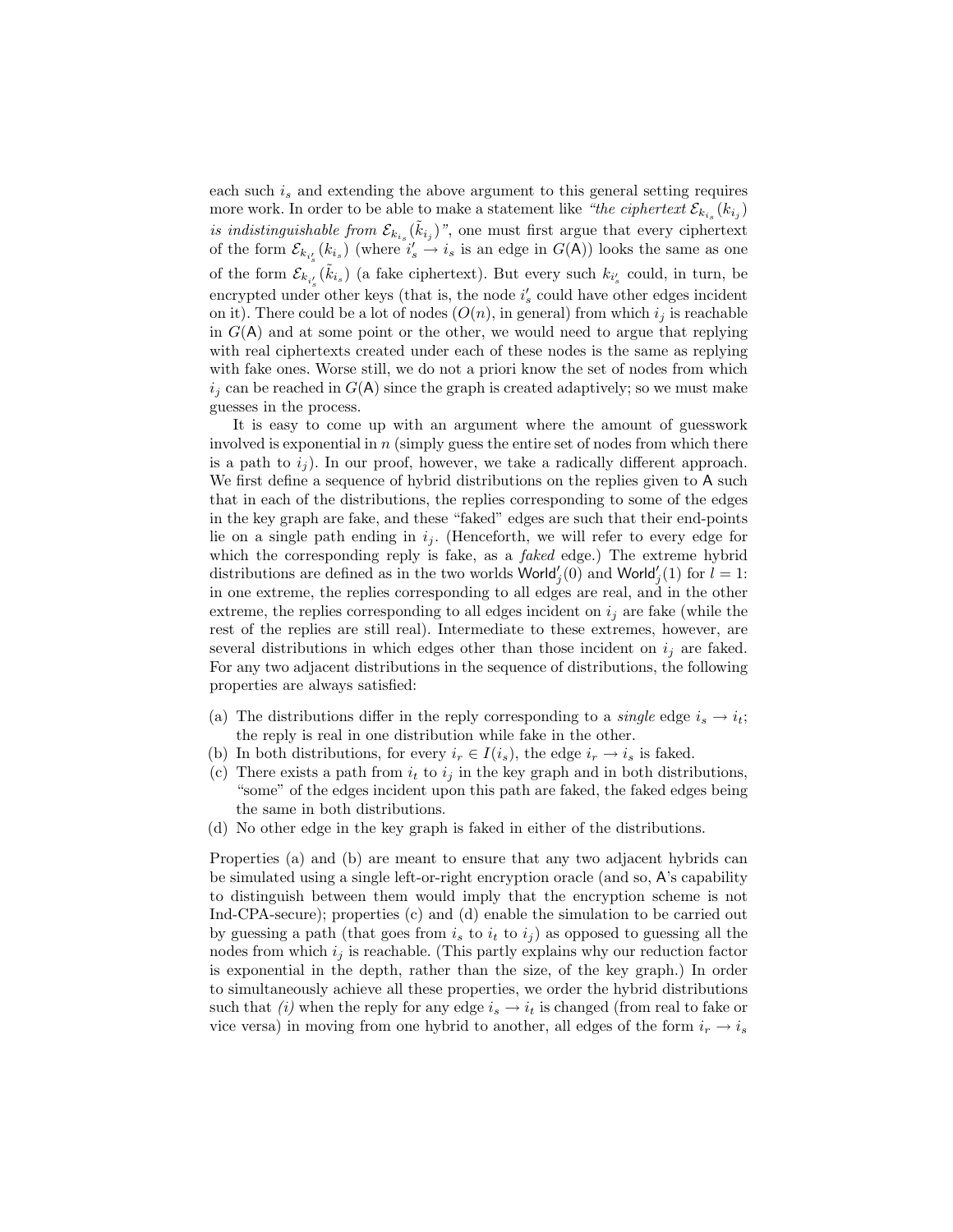have already been faked in previous hybrids; and (ii) after changing the reply for  $i_s \rightarrow i_t$ , there is a sequence of hybrids in which the replies for all edges  $i_r \rightarrow i_s$ are, step by step, changed back from fake to real. This is done in order to satisfy property (d) above (particularly, to make sure that it is satisfied when the replies for edges issuing from  $i_t$  are changed in a subsequent hybrid).

Thus, if we scan the sequence of hybrid distributions from one extreme to the other, we observe both "real-to-fake" and "fake-to-real" transitions in the replies given to A, taking place in an oscillating manner. The oscillations have a recursive structure—for every oscillation in replies (transition from real to fake and back to real) for an edge  $i_s \rightarrow i_t$ , there are two oscillations (transition from real to fake to real to fake to real) for every edge  $i_r \rightarrow i_s$  incident upon  $i_s$ . Simulating these hybrid distributions (using a left-or-right oracle) and subsequently, proving that the simulation works correctly is the most challenging part of the proof. After developing an appropriate simulation strategy, we prove its correctness using an inductive argument—assuming that, for some  $l' \leq l$ , the simulation behaves correctly whenever  $i_s$  is at depth smaller than  $l'$  in the key graph, we show that the simulation is correct also when  $i_s$  is at depth smaller than  $l' + 1$ ; this simplifies our analysis considerably. Details of the entire proof are given in the full version of the paper.

OTHER VARIANTS. A natural variant of the GSD game would be one in which the adversary is allowed to acquire encryptions of messages of its choice (besides receiving encryptions of keys, as in the original game). Consider the following modified version of the game: A issues encrypt and corrupt queries, as before, but instead of making challenge queries, it makes queries of the form encrypt\_msg $(i, m_0, m_1)$  (such that  $m_0, m_1 \in \{0, 1\}^*$  and  $|m_0| = |m_1|$ ). In return for each such query, the challenger sends it the ciphertext  $\mathcal{E}_{k_i}(m_b)$ . A legitimate adversary in this modified game would be one whose key graph is always a DAG and for whom every query encrypt  $\text{msg}(i, m_0, m_1)$  is such that i is unreachable from the corrupt nodes in the DAG. We remark that a result analogous to Theorem 4 can also be proven for this modified game, and with only a slight modification to the proof of that theorem. Specifically, we can show that if  $\Pi$  is  $(t, \epsilon)$ -Ind-CPA secure, then for any t'-time  $(n, e, l)$  adversary A  $(t'$  as defined in Theorem 4),

$$
|\mathbf{P}[\mathbf{A}^{\mathbf{B}^\text{II}_b}=1 \mid b=0] - \mathbf{P}[\mathbf{A}^{\mathbf{B}^\text{II}_b}=1 \mid b=1]|\leq \epsilon \cdot \frac{3n}{2} \cdot (2n+1)^l
$$

A different variant of our game would be one in which A is provided encryptions of messages, but these messages are sampled by the challenger using some fixed distribution known to A. In this variant, the messages themselves can be thought of as nodes (more specifically, sinks) in the key graph, whose values are hidden from A but whose probability distribution is defined differently from that of the keys. The goal now would be to argue that from A's perspective, all "unopened" messages (that is, messages that are not reachable from corrupt nodes in the key graph) appear as good as fresh samples from the same message space. If we assume that messages are sampled independently of each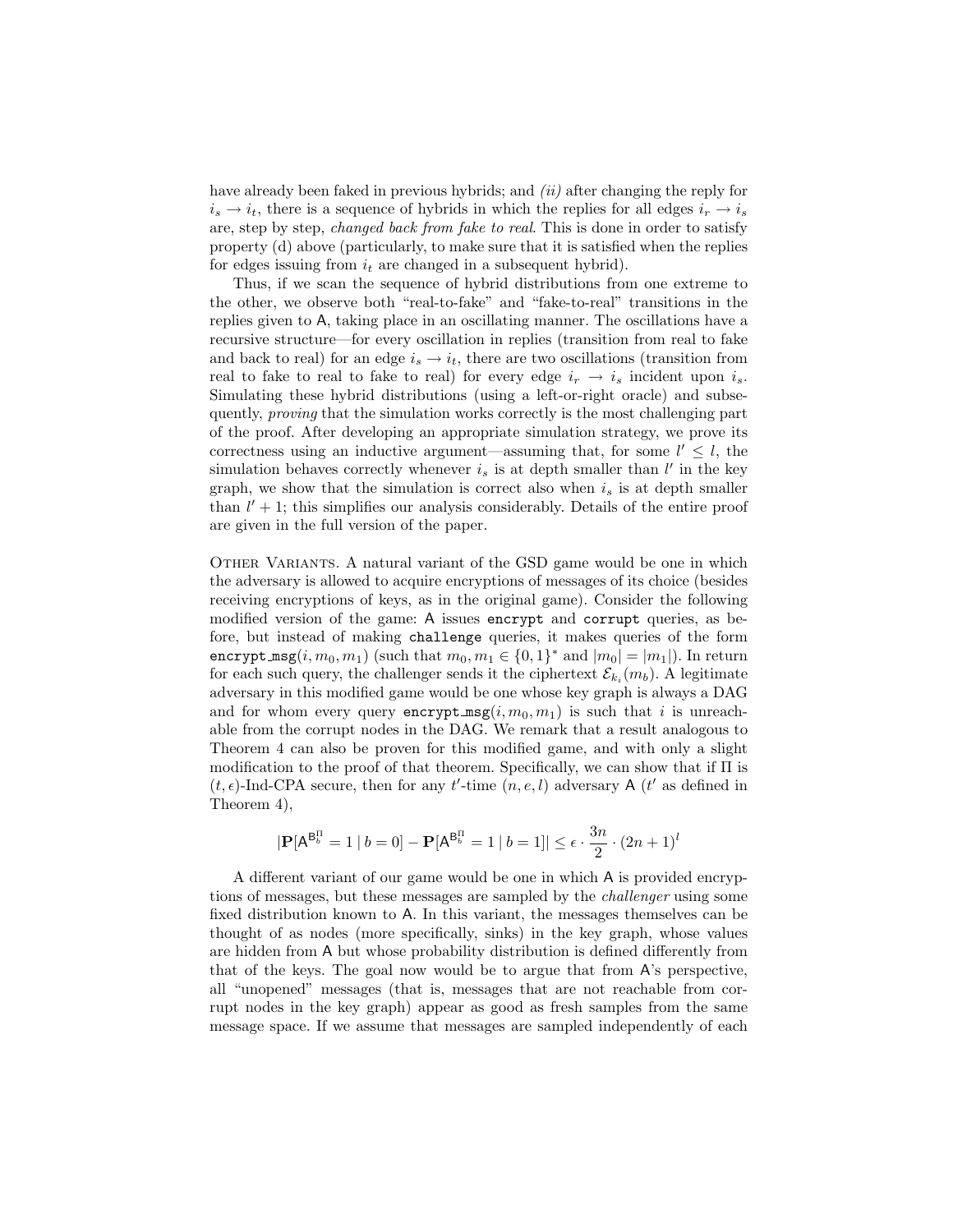other, then security in this variant can also be proven, and with almost the same reduction factor as in Theorem 4. (Specifically, the reduction factor would be  $(3/2) \cdot M(n+1)(2n+1)^l$ , where M is an upper bound on the total number of messages that are encrypted.) However, in the absence of this assumption, it becomes considerably more challenging to prove the same claim. The techniques developed in this paper do not allow us to argue about security in such a setting, not even in the case where the key graph has depth 0 (only messages, and not keys, are used as plaintexts $)^9$ .

## 3 The Application

In this section, we illustrate how our result from Section 2 applies to the security analysis of multicast encryption protocols.

MULTICAST ENCRYPTION. A group of n users, labeled  $U_1, \dots, U_n$ , share a broadcast channel and wish to use it for secure communication with each other. At any point in time t, only a subset of users, labeled  $S_t$ , are "logged in" to the network, that is, are authorized to receive information sent on the channel. We would like to ensure that for all t, only the users in  $S_t$  (called group members) be able to decipher the broadcasts. We assume the existence of a central group manager C who shares a unique long-lived key  $k_{U_i}$  with each user  $U_i^{10}$  and runs a key distribution program, KD, in order to accomplish the said task. The manager (or, equivalently, the program KD) receives user login and logout requests and for the request at time  $t$ , sends out a set of *rekey messages*,  $\mathcal{M}_t$ , on the channel. These rekey messages carry information about a key  $k[t]$  (the *group* key for t), and are such that only the group members can decipher them (and, subsequently, recover  $k[t]$ ). The key  $k[t]$  can then be used to carry out all groupspecific security tasks until the next login/logout request arrives, which, we assume, happens at time  $t + 1$ . For example, it can be used for ensuring privacy of all data sent between time t and  $t + 1$  and/or guaranteeing "group authenticity" of data (that is, enabling members to verify that the sender of the data is a group member at time t, and not an outsider). To ensure security of any such task, it is important to guarantee that  $k[t]$  appears pseudorandom to users not in  $S_t$  (the non-members) for all instants t, even when such users can collude with each other and share all their information. The problem is to design the program KD in a manner such that this guarantee is achieved.

<sup>&</sup>lt;sup>9</sup> Here, by "argue about security" we mean the following: Consider an adversary A who makes only encrypt and corrupt queries in the above variant of the GSD game. At the end of the game, provide A with one out of two sets of values: in one world, reveal the real values of all unopened messages; in the other, provide an equal number of messages, sampled from the same probability space conditioned on the values of the opened messages. Now show that A cannot tell the two worlds apart. This problem is essentially the same as the selective decryption problem where plaintexts are allowed to be mutually dependent. We don't know of a solution to this problem yet.

 $^{10}$  In practice, such long-lived keys could be established during the first  $\log$ in request made by users using, say, public-key based approaches.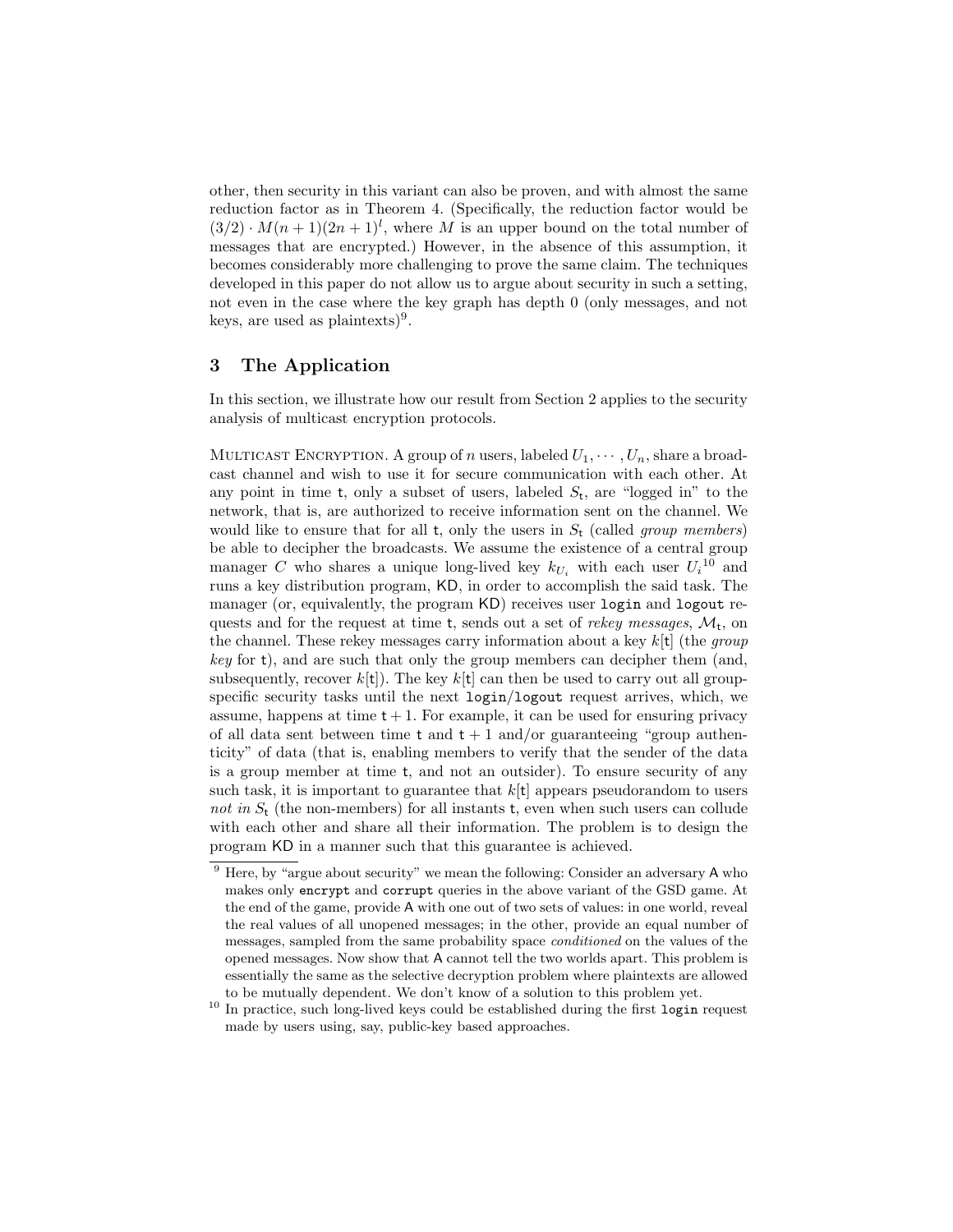Fiat and Naor [9] were the first to define this problem formally and they introduced it under the title of broadcast encryption—a formulation in which all users are assumed to be stateless and group members are required to be able to recover k[t], given only  $\mathcal{M}_t$  and their long-lived keys. Subsequent work (for example, [14, 17]) lifted the problem to the more general setting of stateful users, and studied it in the context of ensuring privacy in multicast groups on the Internet (hence the name multicast encryption). LKH is a protocol that relies on the statefulness assumption.

THE PROTOCOL. A trivial approach to multicast key distribution would be to have the center generate a new, purely random key  $k[t]$  for every group membership change, and to let  $\mathcal{M}_t$  (the rekey messages for time t) be the set of ciphertexts obtained by encrypting  $k[t]$  individually under the long-lived keys of every user in  $S_t$ , that is, the set  $\{\mathcal{E}_{kv_i}(k[t])\}_{U_i \in S_t}$ . This, however, is an unscalable solution since it involves a linear communication overhead per membership change, which is prohibitive for most applications that use multicast.

The LKH protocol betters the above trivial approach by distributing to users, in addition to the group key, a set of auxiliary keys, with each auxiliary key being given to some subset of the current group members. All keys in the system are organized in the form of a hierarchy—the group key is associated with the root node in the hierarchy, the long-lived keys of users with the leaves, and the auxiliary keys with internal nodes. At each point in time t, a user  $U_i \in S_t$  knows all keys on the path from the leaf node corresponding to  $k_{U_i}$  to the root node (which corresponds to  $k[t]$ ). The protocol maintains this property as an invariant across membership changes.

Rekey Messages. For simplicity, we illustrate the protocol using an example where  $n = 8$  and the hierarchy is binary. We assume that all parties (including the center) have blackbox access to a symmetric-key encryption scheme  $\Pi = (\mathcal{E}, \mathcal{D})$  with key space  $\{0, 1\}^{\eta}$  for some fixed security parameter  $\eta$ . In our description, we use the terms "keys" and "nodes" interchangeably (the relation between them is obvious in the current context) and depict transmission of a ciphertext  $\mathcal{E}_{k_1}(k_2)$  with an edge  $k_1 \rightarrow k_2$  in the figures.

Suppose that initially  $(t = 0)$ , the set of group members  $S_0 = \{U_1, U_2, U_3, U_6, U_7\}$ as shown in Figure 1(a). The center's key distribution program KD generates the initial group key  $k[0] = k_{\epsilon}$  (the root node) and all auxiliary keys (internal nodes) which are supposed to be given to users in  $S_0$ . For example, since  $k_{00}$  and  $k_0$ lie on the path from  $k_{U_1}$  to  $k[0]$ , these keys must be generated afresh and sent securely to  $U_1$ . KD transmits the keys to the designated users by sending the ciphertexts shown by dark edges in the figure. So, for example, user  $U_1$  can obtain all the keys it is supposed to know  $(k_{00}, k_0, k_{\epsilon})$  by decrypting, in order, the ciphertexts  $\mathcal{E}_{k_{U_1}}(k_{00}), \mathcal{E}_{k_{00}}(k_0)$  and  $\mathcal{E}_{k_0}(k_\epsilon)$ .

Now suppose that at time  $t = 1$ , user  $U_1$  logs out of the group. That is,  $S_1 = \{U_2, U_3, U_6, U_7\}$ . The program KD should re-generate the group key  $k_{\epsilon}$ , and the auxiliary keys which were known to  $U_1$  at  $t = 0$  ( $k_{00}$  and  $k_0$ ) and distribute the new values in a manner such that  $U_1$  cannot recover them but other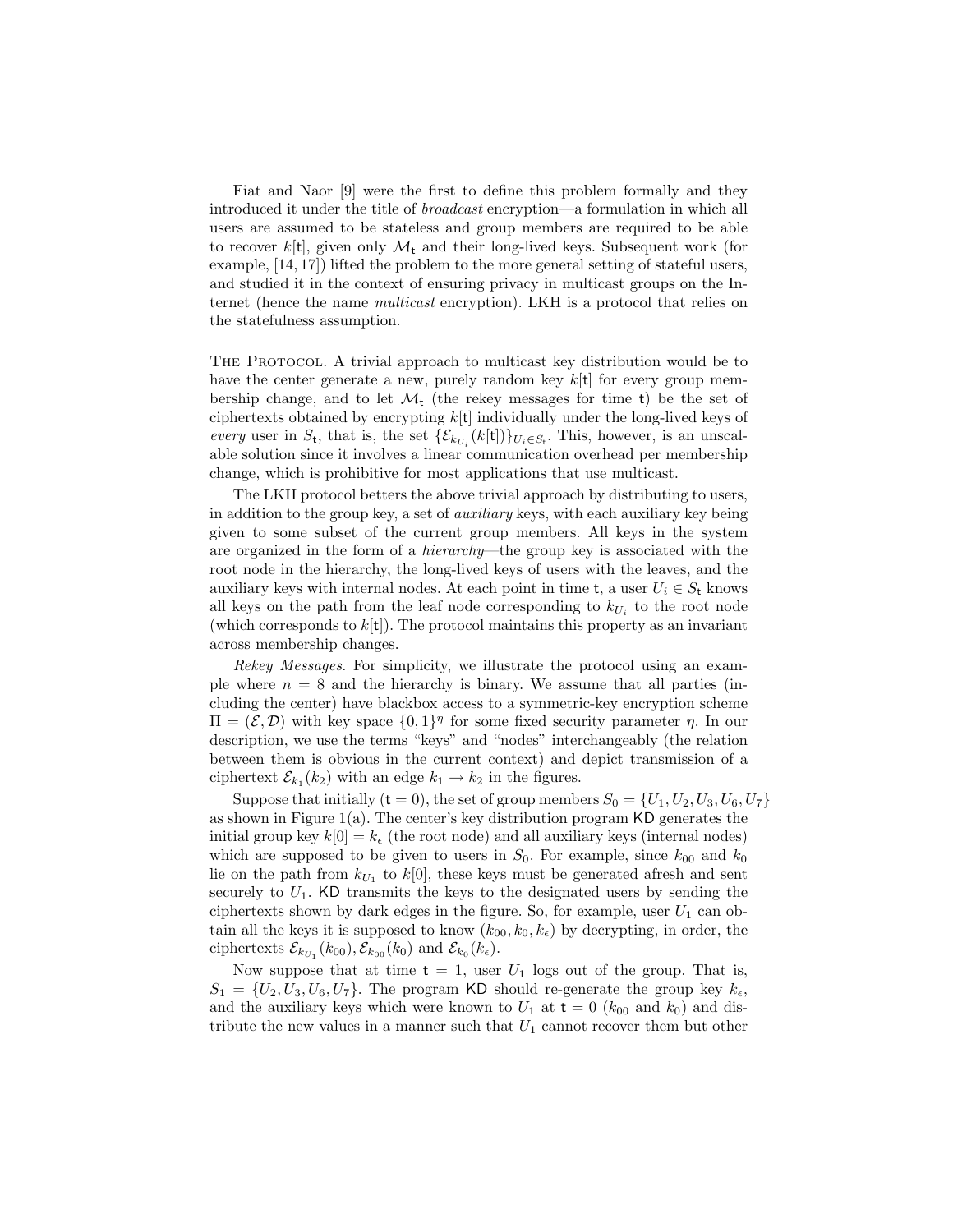

Fig. 1. LKH and rLKH: Figure 1(a) shows how key distribution to the initial set of users  $S_0$  is performed while figure 1(b) demonstrates the rekeying process for user logout (both these procedures are the same in LKH and  $r$ LKH). Figure 1(c) shows how rekeying for user  $\log$ in works in LKH and fig. 1(d) illustrates the same for rLKH.

users who are required to do so (according to the protocol invariant) still can. Specifically, it generates new keys  $k_{00}^1, k_0^1$  and  $k_{\epsilon}^1 =: k[1]$  (independently and uniformly at random) and sends out the ciphertexts shown in figure 1(b). Thus, every rekey operation for a user logout requires sending logarithmically many (specifically,  $2\log_2(n) - 1$ ) ciphertexts; in our example, this number is 5.

THE FLAW AND THE FIX. The flaw in the original LKH protocol lies in the way it implements rekeying for user  $\log$ in operations. Suppose  $U_8$  sends a login request at time  $t = 2$ . The center must now re-generate keys  $k_{11}, k_1, k_{\epsilon}$  and send them securely to all the designated users (including  $U_8$ ). The protocol does this by transmitting the ciphertexts shown in figure 1(c).  $(k_{11}^2, k_1^2, k_\epsilon^2)$  denote the newly generated keys.)

Note that the group key at  $t = 1$ ,  $k[1] = k_{\epsilon}^1$ , is used to encrypt the group key at  $t = 2$ ,  $k_{\epsilon}^2$ . This is a problem since our initial goal was to guarantee pseudorandomness of all group keys but deploying  $k[1]$  in this manner clearly fails that purpose. In principle, if  $k[1]$  is used in keying other applications (for example, in a message authentication scheme) at  $t = 1$ , and is also used for rekeying in the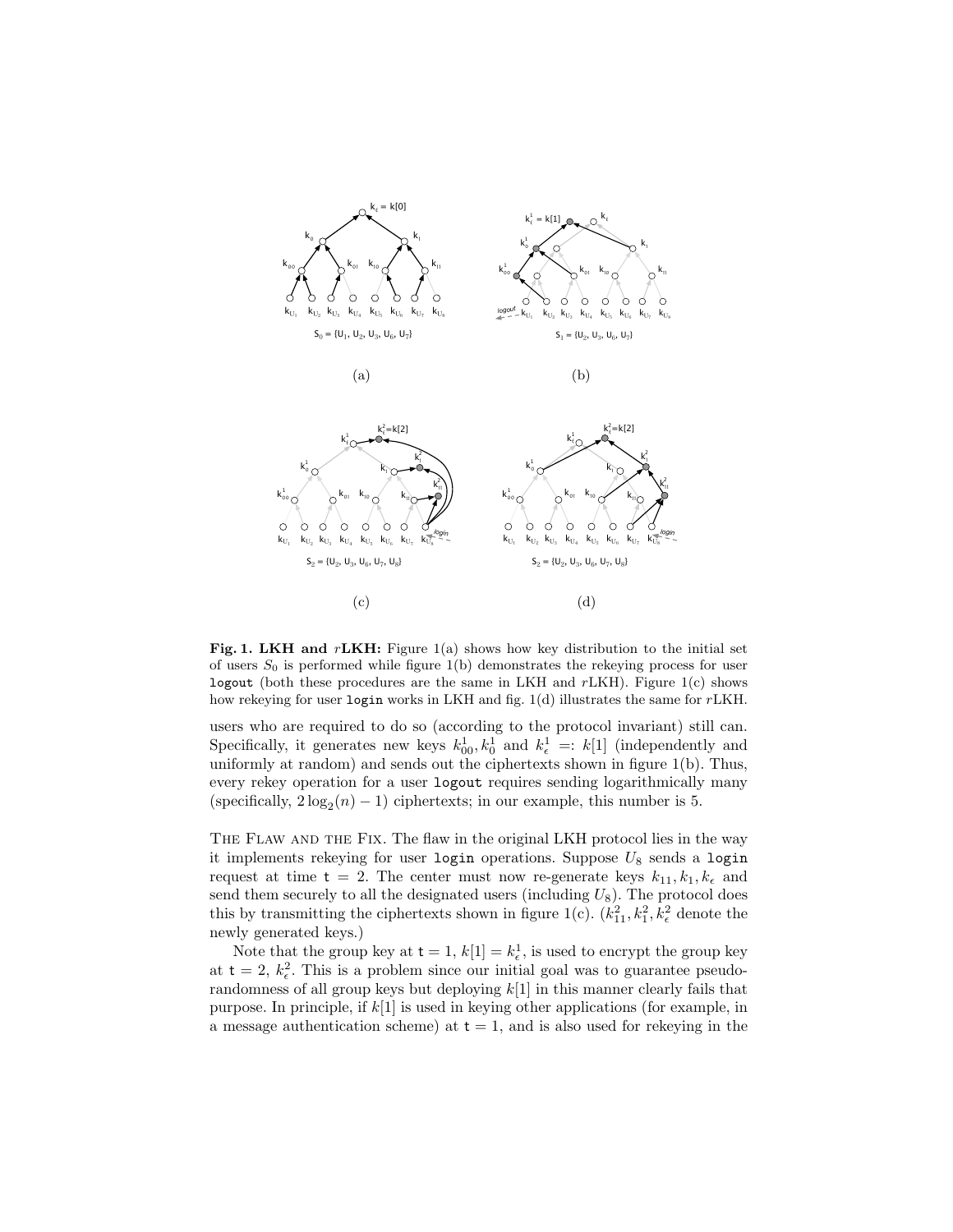manner shown, then the protocol could be completely subverted (both  $k[1]$  and  $k[2]$  fully recovered) even by a passive eavesdropper on the channel. Of course, this does not mean that the protocol is broken for any secure implementation of the encryption scheme; but for some, it is.

We propose to fix the LKH protocol by changing the rekeying procedure for user logins as shown in Figure  $1(d)$ . (We remark that this fix is different from the one suggested in [12].) Notice that the communication cost incurred is the same as in the original protocol  $(2 \log_2(n)$  ciphertexts for a user space of size *n*). Notice also that the structure of the rekey messages is now similar to that of the messages sent upon a user logout request (figure 1(b)). We refer to this modified version of LKH as " $r$ LKH" (the  $r$  stands for "repaired"). The protocol can be easily generalized to work with arbitrary hierarchies; in particular, when the key hierarchy is a *d*-ary tree (so its height equals  $\lceil \log_d(n) \rceil$ ), the communication complexity (number of ciphertexts transmitted) of rekeying would be  $d\lceil \log_d(n) \rceil$ for user logins and  $d\lceil \log_d(n) \rceil - 1$  for user logouts. An implementation of rLKH with n users and a d-ary hierarchy is referred to as the  $(n, d)$ -instance of the protocol.

One could conceive other ways of fixing the user login process of LKH (possibly as secure and as efficient as the one we propose). We prefer this fix for two reasons: (a) the key hierarchy in rLKH has the nice property that at all instants, every auxiliary key (and even the group key) is transmitted to the legitimate recipients by encrypting it under its two children only (and no other keys). This property could potentially simplify implementation of the protocol in practice; (b) more importantly, our fix ensures that the depth of the key graph generated in any execution of the protocol is independent of the number of protocol rounds; this property is useful in arguing about the protocol's adaptive security.

ADAPTIVE SECURITY. Let  $KD$  be an *n*-user multicast key distribution program. We define adaptive security of KD using the following game (which we call the MKD game) played between an adversary A and a challenger B. Initially, B generates the long-lived keys of all users  $k_{U_1}, \cdots, k_{U_n}$  (randomly, independently from the underlying key space) and also generates a random challenge bit b. A specifies the initial set of group members,  $S_0$ , in response to which KD is invoked and the initial key distribution messages,  $\mathcal{M}_0$ , returned to A. Subsequently, A issues multiple queries to B, each query being either:

- 1. a rekey query—at any instant t, A can issue a query of the form rekey(command,  $U_i$ ) where command is either login or logout. In response, B runs KD based on the membership change command specified and returns the set of rekey messages  $\mathcal{M}_t$  to A; OR
- 2. a corrupt query—A can also issue queries of the form corrupt $(U_j)$ , in return for which B sends it the key  $k_{U_j}$ ; OR
- 3. a *challenge* query—finally, A can issue a **challenge** query at any instant t; in response, it is given the key k[t] if  $b = 0$ , or a fresh key r[t] (sampled independently and uniformly at random from  $\{0,1\}^{\eta}$  if  $b=1$ .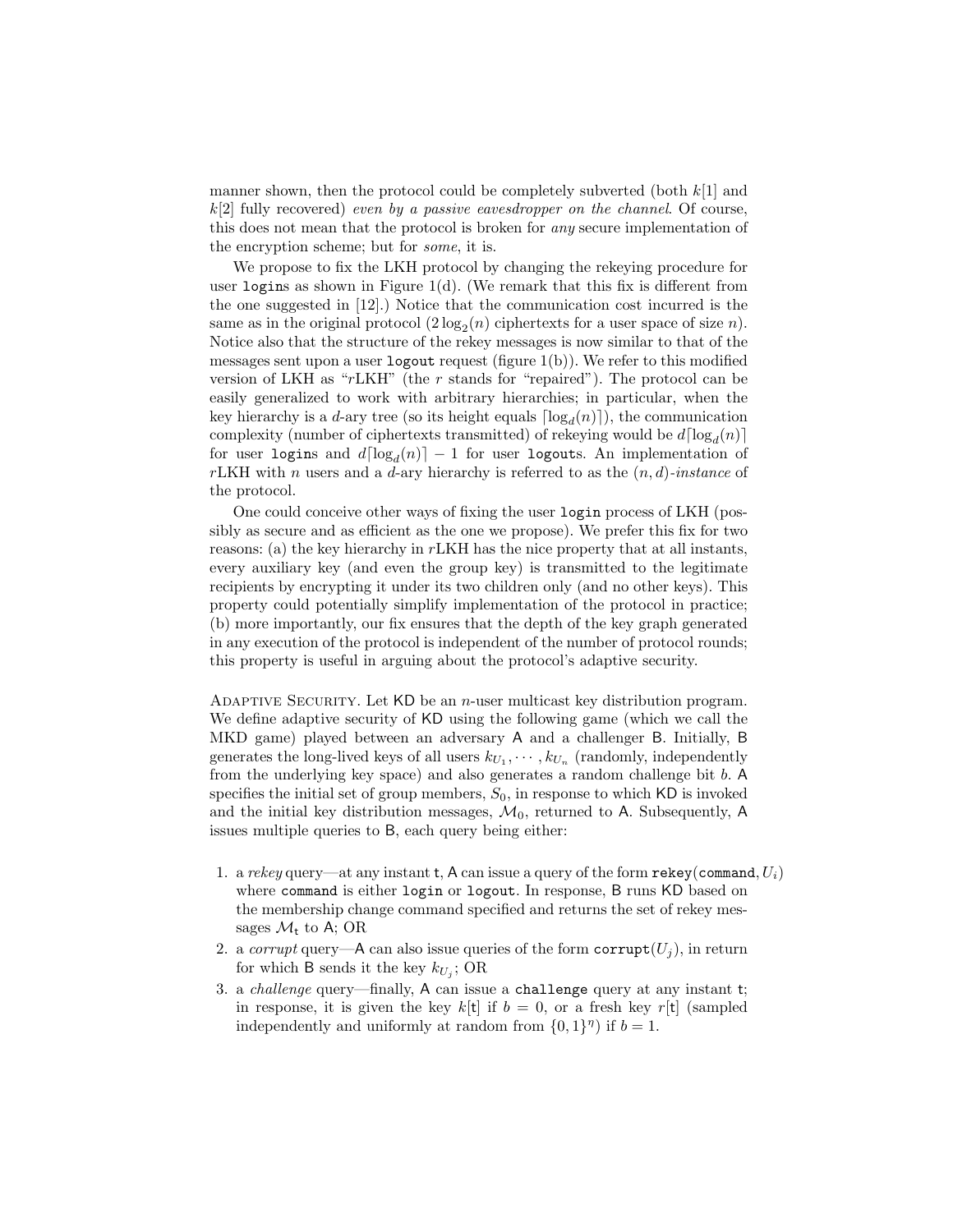All queries can be issued interleavingly and adaptively. Let  $U^{\text{corr}}(A)$  be the set of all users corrupted by A during the game. Let  $T^{\text{chal}}(A)$  be the set of instants t at which A issues a challenge query. We say that A is *legitimate* if in every execution of A in the MKD game, for all  $t \in T^{chal}(A)$ ,  $S_t \cap U^{corr}(A) = \emptyset$ . Let  $A^{B_b^{KD}}$  denote the random variable corresponding to the output of A in the game, conditioned on the event that  $B$  selects  $b$  as the challenge bit.

**Definition 5** Let  $t, r \in \mathbb{N}^+$  and  $0 < \epsilon < 1$ . A multicast key distribution program KD is  $(t, r, \epsilon)$ -secure against adaptive adversaries if for every legitimate adversary A that runs in time t, and makes r rekey queries:  $|\mathbf{P}[\mathsf{A}^{\mathsf{B}_b^{KD}}=1 | b =$  $|0| - P[A^{B_b^{KD}} = 1 | b = 1]| ≤ ε$ 

On the lines of the above definition, one can also define the problem of multicast encryption (or, for that matter, any security task based on multicast key distribution). For example, consider a multicast encryption protocol ME constructed using a key distribution program KD and an encryption scheme  $\overline{\Pi} = (\overline{\mathcal{E}}, \overline{\mathcal{D}})$ as follows: the protocol distributes rekey messages for every group membership change just as KD but besides this, it also encrypts arbitrary messages—upon receiving a message m to encrypt at time t, the protocol outputs  $\overline{\mathcal{E}}_{k[t]}(m)$ . Security of such a scheme can be defined using a game similar to the MKD game, but with one change—every time the adversary issues a challenge query, it also specifies two messages  $(m_0, m_1)$   $(m_0, m_1 \in \{0, 1\}^*, |m_0| = |m_1|)$  and the challenger replies with  $\overline{\mathcal{E}}_{k[t]}(m_b)$  (k[t] being the current group key). It is possible to show that if KD is  $(t, r, \epsilon)$ -secure against adaptive adversaries, and  $\overline{\Pi}$ is  $(t, \epsilon')$ -Ind-CPA secure, then ME is  $(O(t), r, 2\epsilon + \epsilon')$ -secure against adaptive adversaries.

In general, the problems of multicast key distribution and multicast encryption are equivalent to each other but studying the key distribution problem is more natural since it allows to generically build protocols for any security task (not necessarily multicast encryption) that can be accomplished using shared group keys. For this reason, we have focussed our attention on the key distribution problem alone, and discuss the security of rLKH in the same context.

**Theorem 6** Let  $n, d, t, r' \in \mathbb{N}^+$  such that  $1 < d \leq n$ . Let  $0 < \epsilon < 1$ . The  $(n, d)$ instance of rLKH, when implemented using a  $(t, \epsilon)$ -Ind-CPA secure encryption scheme  $\Pi$ , is  $(t', r', \epsilon')$ -secure against adaptive adversaries for

$$
\epsilon' = \epsilon \cdot \frac{3}{2} (\tilde{n} \cdot (\tilde{n} + 1) \cdot (2\tilde{n} + 1)^{\lceil \log_d(n) \rceil - 1})
$$
  

$$
t' = t - (O(\tilde{n}) \cdot t_{\text{GenKey}} + (r'd\lceil \log_d(n) \rceil) \cdot t_{\text{Encrypt}})
$$

Here,  $\tilde{n} = \max\{n, d^{\lceil \log_d(n) \rceil - 1} + r'\}$  and  $t_{\text{GenKey}}$  (resp.  $t_{\text{Encrypt}}$ ) is the time taken to perform key generation (resp. encryption) in Π.

The proof of this theorem follows almost immediately from our soundness result of Section 2, given that (a) the key graph generated by any execution of rLKH is acyclic; (b) all group keys correspond to sinks in the protocol key graph; (c)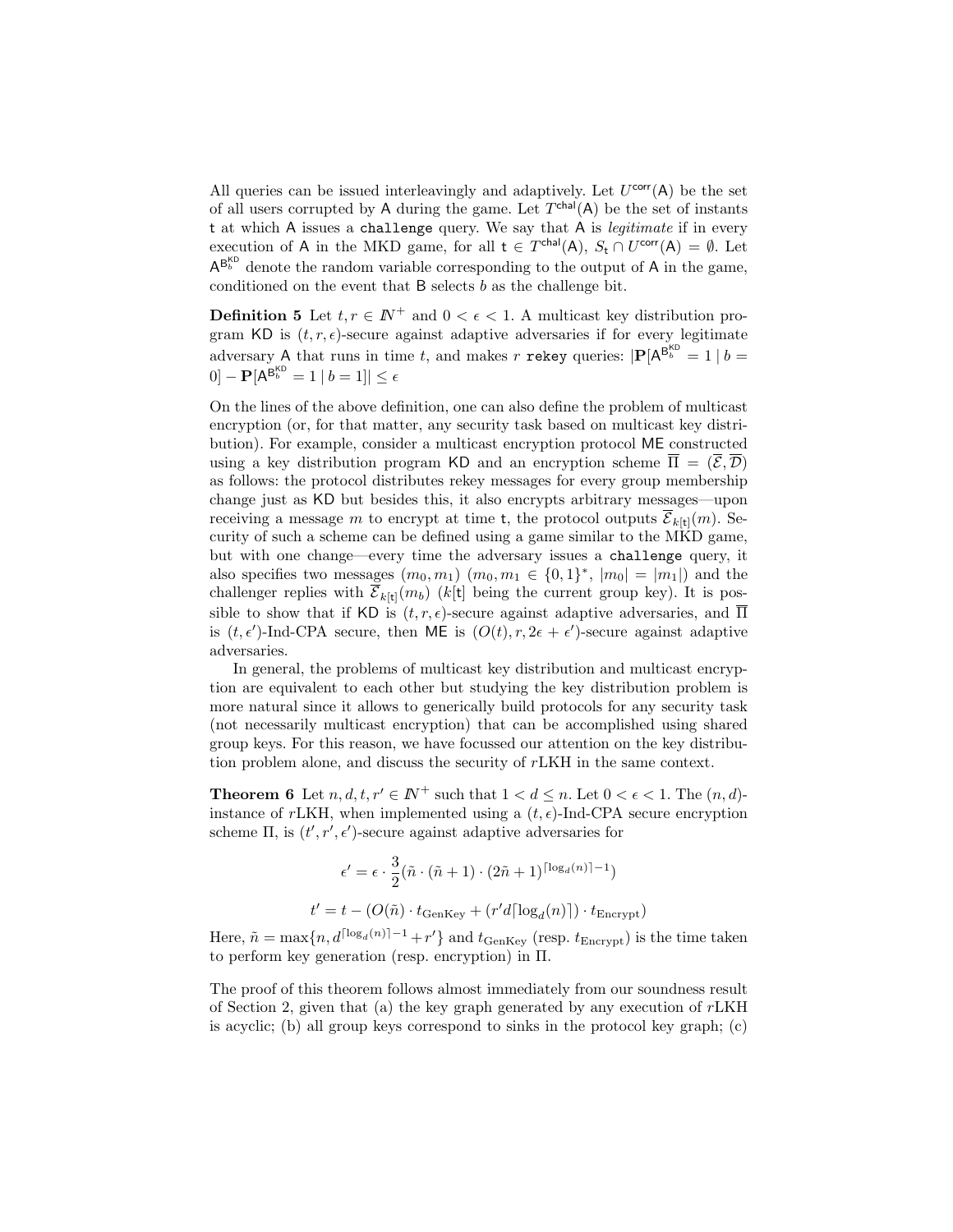the depth of the graph remains  $\lceil \log_d(n) \rceil$  throughout; and (d) for any r'-round execution of the protocol, and for all  $t \leq r'$ , the group key k[t] can be reached from a long-lived key  $k_{U_i}$  if and only if  $U_i \in S_t$ . (The last part can be proven using a straightforward inductive argument, with the induction being performed on  $r'$ .) The reduction factor given in the theorem is slightly better than what one gets using a direct invocation of Theorem 4: this is achieved using the fact that in any  $r'$ -round execution of the rLKH protocol, (a) a key at depth i in the key  $graph$  (that is, at distance  $i$  from some source) is encrypted only by keys at depth  $i-1$  and (b) there are at most  $d^{\lceil \log_d(n) \rceil-1} + r'$  keys at any depth in the graph (and at most  $n$  sources in it). Note that our reduction factor is exponential in  $\lceil \log_d(n) \rceil$  which is independent of the number of rounds the protocol is executed for. That is, the adaptive security of rLKH degrades polynomially (and not exponentially) with the number of rounds in the protocol execution.

Changing the hierarchy structure in rLKH involves a natural trade-off between efficiency and security: If we increase the arity d of the hierarchy (and correspondingly, reduce the height), the communication efficiency of the protocol suffers, but we get a better guarantee on its adaptive security. The extreme case is the  $n$ -ary hierarchy that has a linear rekeying communication complexity but provides adaptive security via a reduction factor of only  $O(\tilde{n}^2)$ . (Note that this is exactly the trivial approach to key distribution we discussed earlier on.) Whether or not one can further improve this trade-off between efficiency and security across different instances of rLKH, and, in particular, prove its adaptive security via a reduction factor smaller than the one given in Theorem 6, assuming only the semantic security of Π, is a question left open by this work.

## Acknowledgements

Thanks to Daniele Micciancio, Thomas Ristenpart and Scott Yilek, for commenting on an earlier draft of the paper. Thanks also to the anonymous referees.

#### References

- 1. Martin Abadi and Philip Rogaway. Reconciling two views of cryptography (the computational soundness of formal encryption). Journal of Cryptology, 15(2):103– 127, 2002.
- 2. Martin Abadi and Bogdan Warinschi. Security analysis of cryptographically controlled access to xml documents. In Proceedings of the 24th ACM Symposium on Principles of Database Systems (PODS), pages 108–117, Baltimore, Maryland, June 2005. ACM.
- 3. Donald Beaver and Stuart Haber. Cryptographic protocols provably secure against dynamic adversaries. In Rainer A. Rueppel, editor, Advances in Cryptology – EUROCRYPT'92, volume 658 of Lecture Notes in Computer Science, pages 307– 323. Springer-Verlag, May 1992.
- 4. Mihir Bellare, Anand Desai, Eric Jokipii, and Phillip Rogaway. A concrete security treatment of symmetric encryption. In 38th Annual Symposium on Foundations of Computer Science, pages 394–403. IEEE Computer Society Press, October 1997.